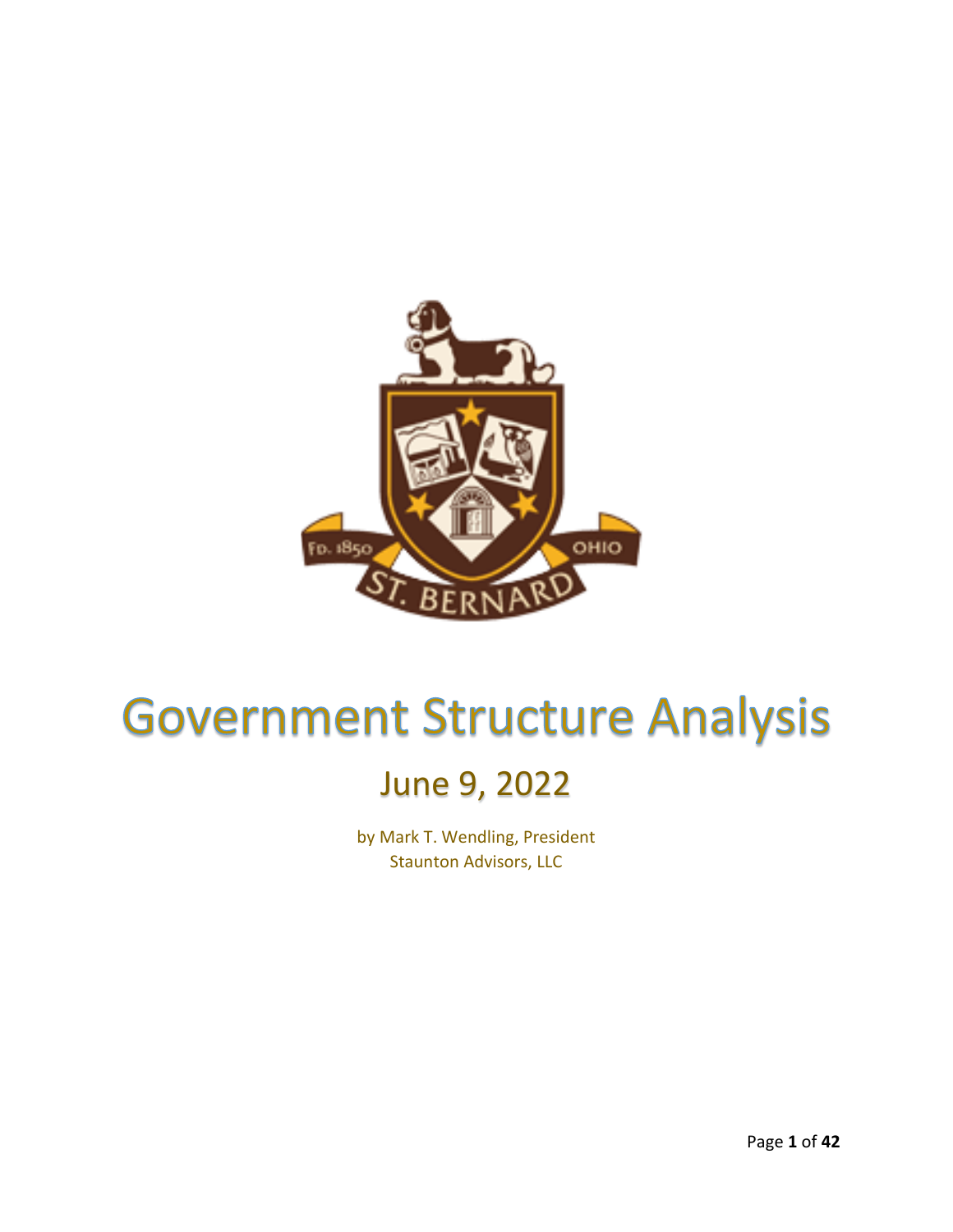## **Table of Contents**

| Exhibit B - Sample Law Director Compensation Resolution  p. 34 |  |
|----------------------------------------------------------------|--|
|                                                                |  |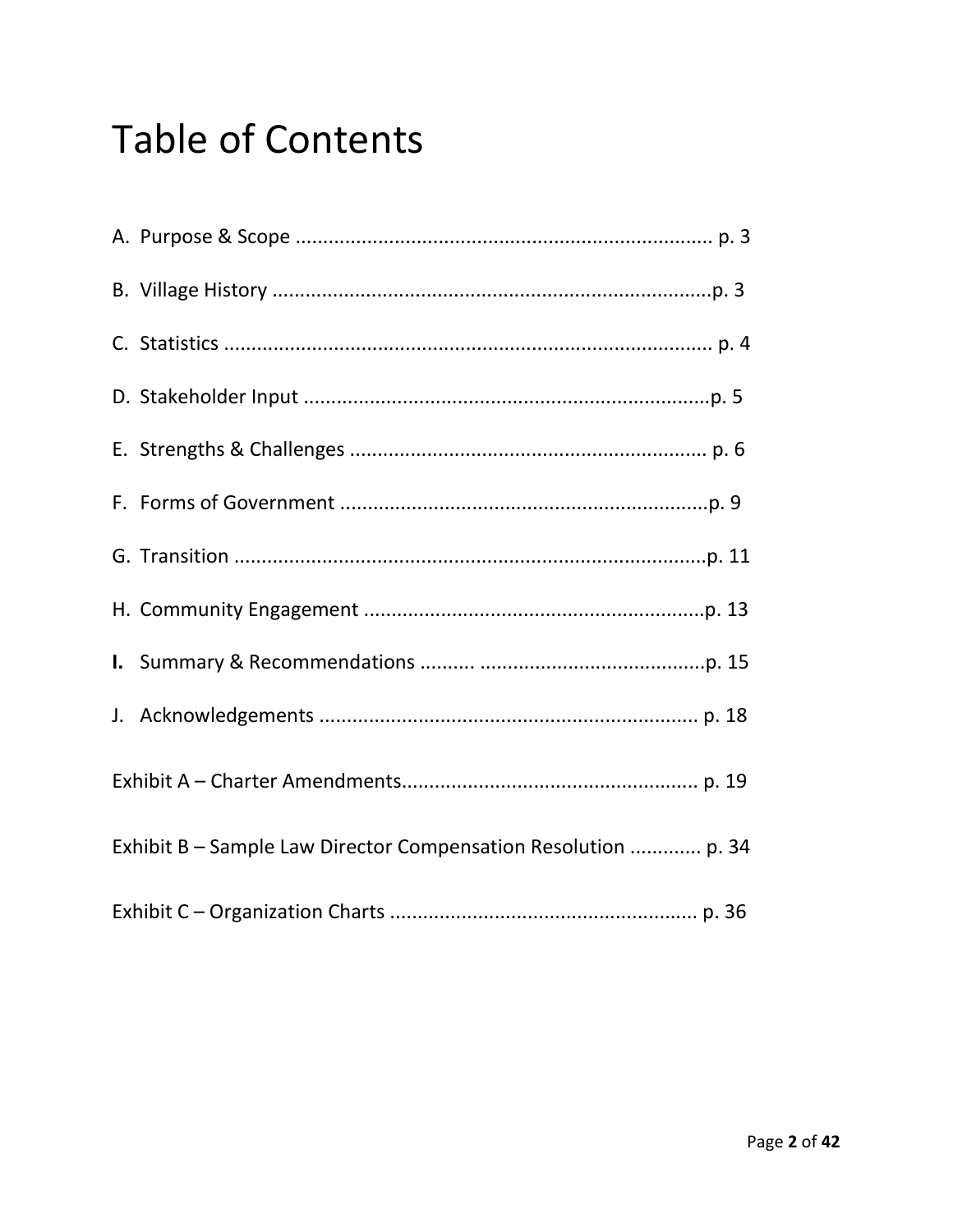### **PURPOSE & SCOPE**

The Village of Saint Bernard is a charter municipality operating under the Mayor-Council formof-government. Despite the adoption of a home rule charter in 2003, the Village has largely retained its statutory structure, including an elected Auditor, an elected Treasurer and an elected Law Director. The Village has also retained the statutory format of its Village Council which includes a President of Council, four ward council members, and three at-large council members. The Village is seeking an analysis of its organizational structure to determine if reorganization (including the potential elimination/reclassification of the aforementioned statutory positions) will enhance the Village's efficiency and effectiveness. Further, an analysis of the various forms of government and mechanisms for efficient transition will be considered.

### **VILLAGE HISTORY**

Saint Bernard was incorporated as a village in 1878 and attained city status with the 1910 Census. It grew steadily for the next three decades reaching a population apex of 7,487 in the 1930 United States Census. In 2000 the U.S. Census Bureau released population statistics that indicated a population of less than 5,000 residents which, under Ohio law, triggers the reclassification of a municipality as a village. Saint Bernard successfully challenged the Bureau's figures and retained city status until the 2010 census. The 2010 Census indicated a population of 4,368, which triggered reclassification of the municipality as a village. Anticipating the likelihood of reclassification with the 2010 Census, the Village in 2003 adopted a Charter that enabled it to retain the functionality of a city, including civil service processes and the ability to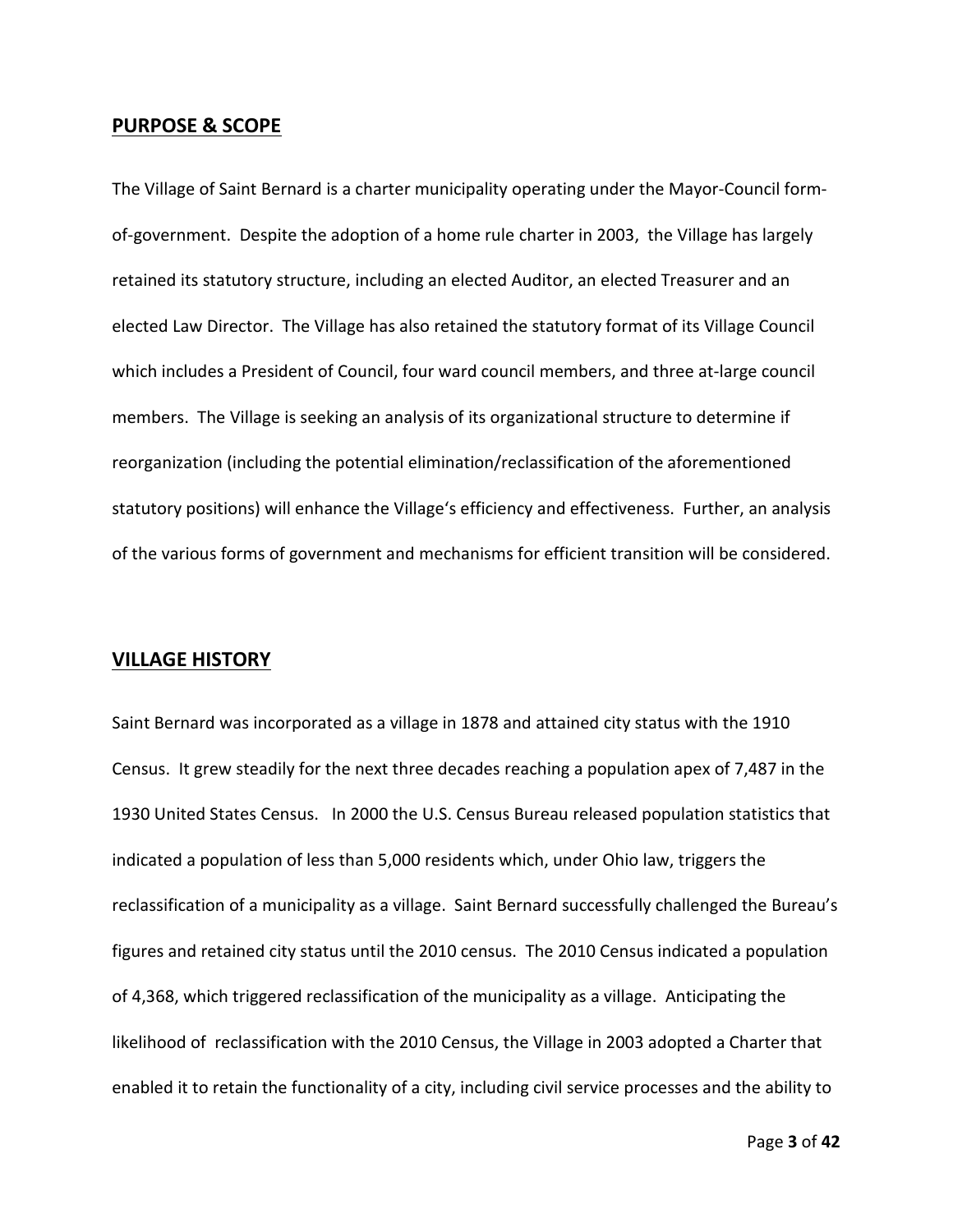bargain collectively with its employees. The Charter retained the statutory offices as well as the strong Mayor-Council form-of-government.

As the Village has evolved a consensus has developed that the Charter needs to be amended in a manner that will provide greater consistency and continuity between mayoral administrations. This document provides an overview of the Village's current operations and offers recommendations on how it can achieve the continuity and consistency necessary for ongoing stability.

### **STATISTICS**

Saint Bernard consists of 1.56 square miles with a population density of 2,818.1 inhabitants per square mile and 2,128 housing units. As of the 2020 Census there were 4,070 residents of Saint Bernard with the following demographic breakout: 70% Caucasian, 20% African American, 1% Asian, 7% other/two or more races and 2% Hispanic. The median age was 41.3 years making it slightly older than the Hamilton County average of 36.7 years. Located in the center of Hamilton County, the Village is bisected by Interstate-75 (the Mill Creek Expressway) with easy access to Interstate-71 via State Route 562 (the Norwood Lateral), Interstate-74 and State Route 126 (the Ronald Reagan Cross County Highway). The Village (along with Elmwood Place, its neighbor to the northwest) is completely surrounded by the City of Cincinnati: specifically, the neighborhoods of Clifton, Winton Place, Spring Grove Village, Carthage, Bond Hill, and North Avondale. The Village itself is stable, but stakeholders expressed concern about the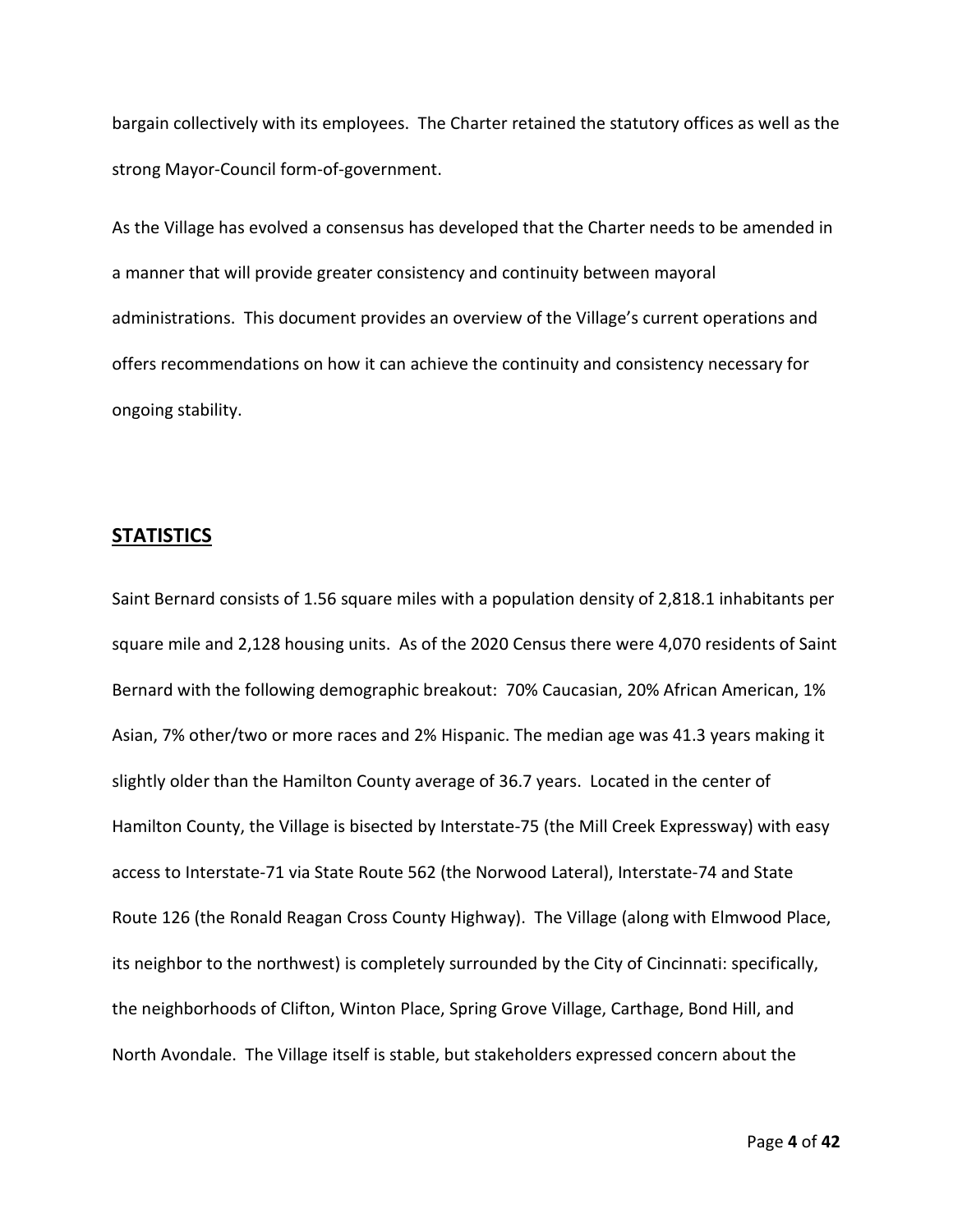stability of the surrounding neighborhoods and the manner in which they might affect the future of the Village.

### **STAKEHOLDER INPUT**

A major facet of this study involved individual meetings with various Village stakeholders. These interviews asked a series of questions regarding the Village's strengths as well as its challenges, its current form of government, its governmental structure and how the stakeholders feel Saint Bernard's government can be enhanced and strengthened. Questions included:

- 1. What do you see as Saint Bernard's strengths? Its weaknesses?
- 2. How does the Village's current government structure either support or hinder its success?
- 3. If you were to restructure Saint Bernard's government, how would you design it?
- 4. Why is there no Charter Commission in Saint Bernard? Is one needed?
- 5. What do you believe should be the powers of Village Council? Of the Mayor? Of an appointed professional administrator?
- 6. What are your thoughts regarding the statutory positions retained in the Saint Bernard Charter?

The stakeholders consisted of the Village's elected officials, staff members, Civil Service Commissioners, and representatives of the Community Improvement Corporation.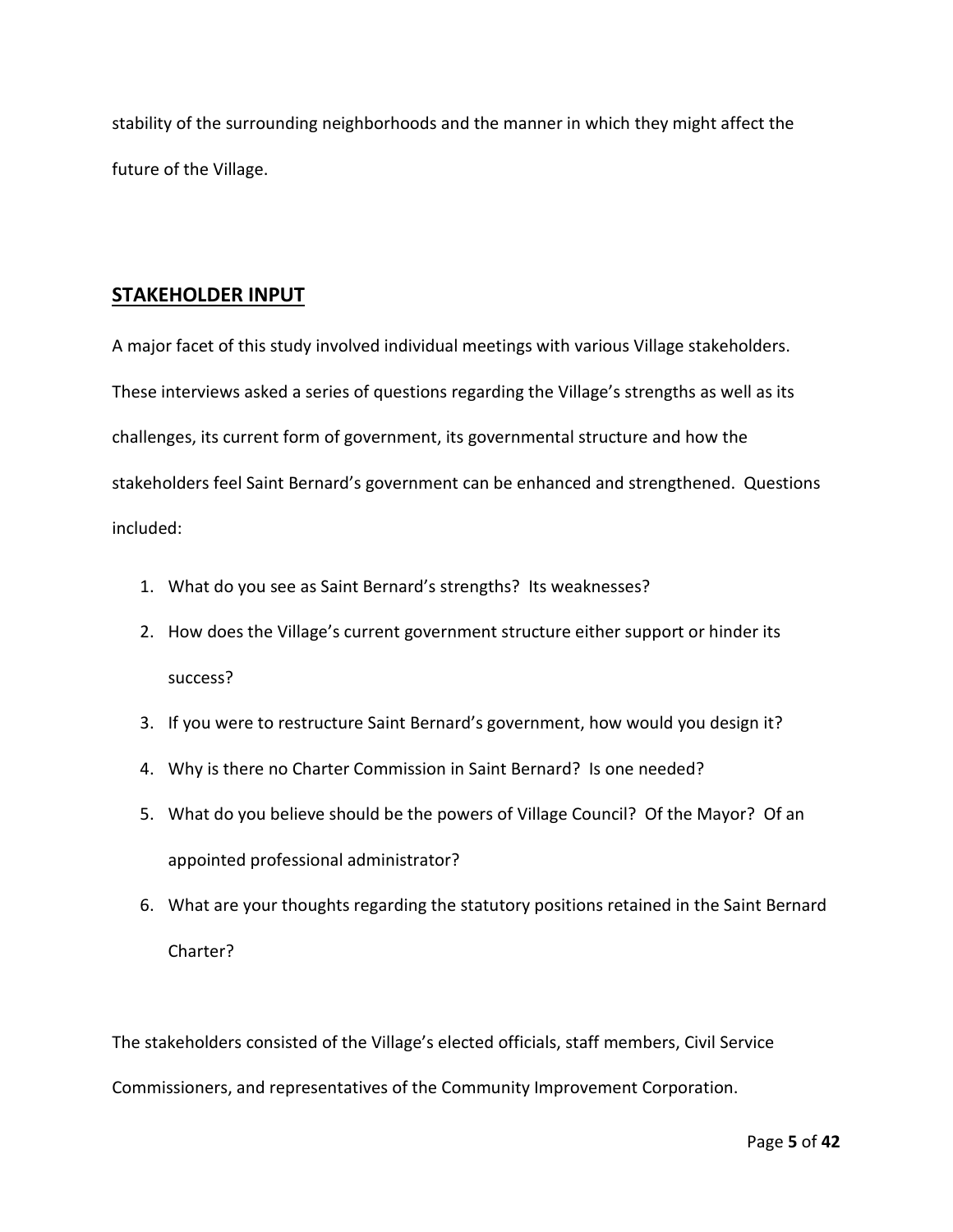Stakeholders were asked the same series of questions, though some respondents elaborated beyond the scope of the standard questions. There was remarkable consistency amongst the stakeholders regarding the current state of the Village as well as its needs as it adapts to the 21<sup>st</sup> century.

### **STRENGTHS AND CHALLENGES**

The initial questions posed to stakeholders were what they saw as Saint Bernard's strengths as well as it challenges. Throughout the interviews there were concepts and concerns that appeared to be almost universal.

### **Strengths**

As noted earlier in this study, Saint Bernard is an enclave generally surrounded by a much larger neighbor…the City of Cincinnati. Despite its



small size, it is blessed with abundant strengths, the most prominent of which pop out in the above illustration. It possesses an incredible geographic location in the heart of Hamilton County with easy access to three interstate highways and two expressways, making it an ideal location for commercial and industrial development. It is just a short commute to downtown, two major universities (the University of Cincinnati and Xavier University), as well as the numerous hospitals and medical facilities in the uptown district. The Greater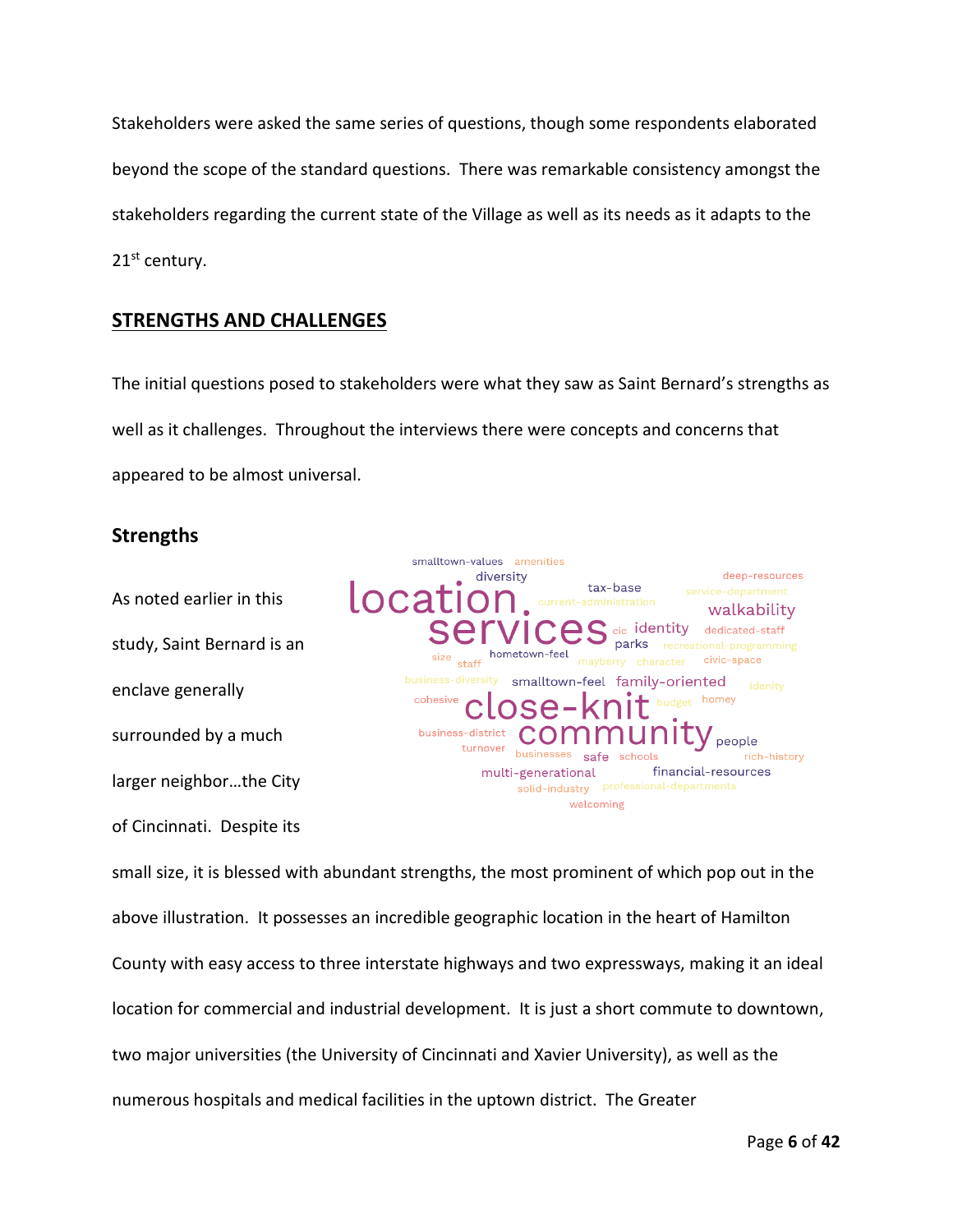Cincinnati/Northern Kentucky International Airport is just 25 minutes away. Multiple cultural attractions (the Cincinnati Zoo, the Aronoff Center, and the Cincinnati Museum Center to name a few) are just minutes away as are the Reds, the Bengals and FC Cincinnati. Geography has enabled the Village to sustain its strong economic base, which has also positioned the Village to market itself as a destination for both generational legacies and professionals from nearby communities. It features an engaged citizenry, many of whom come from families who have called the Village home for multiple generations. Saint Bernard is an extremely close-knit community which it leverages to maximum value.

Quality services are also highly valued and were cited as one of the Village's primary strengths by most of the stakeholders. The safety services are held in particularly high regard, but there is also great pride in the Village's service department and its ability to provide refuse collection services.

surrounding-neighborhoods cliques

economic-developmen

closed-minded nepotism vine-street

engagement organizational-inefficiency staff-retention

aesthetics tax-base landlocked

infrastructure

housing-stock<br>brand-identity

rental-housing

essiona

change-avers

### **Challenges**

Stakeholders cited a number of challenges confronting the Village, as cited in the adjacent illustration. Chief among them are

the statutory form of

government, a lack of day-to-day professional leadership and oversight, a community that is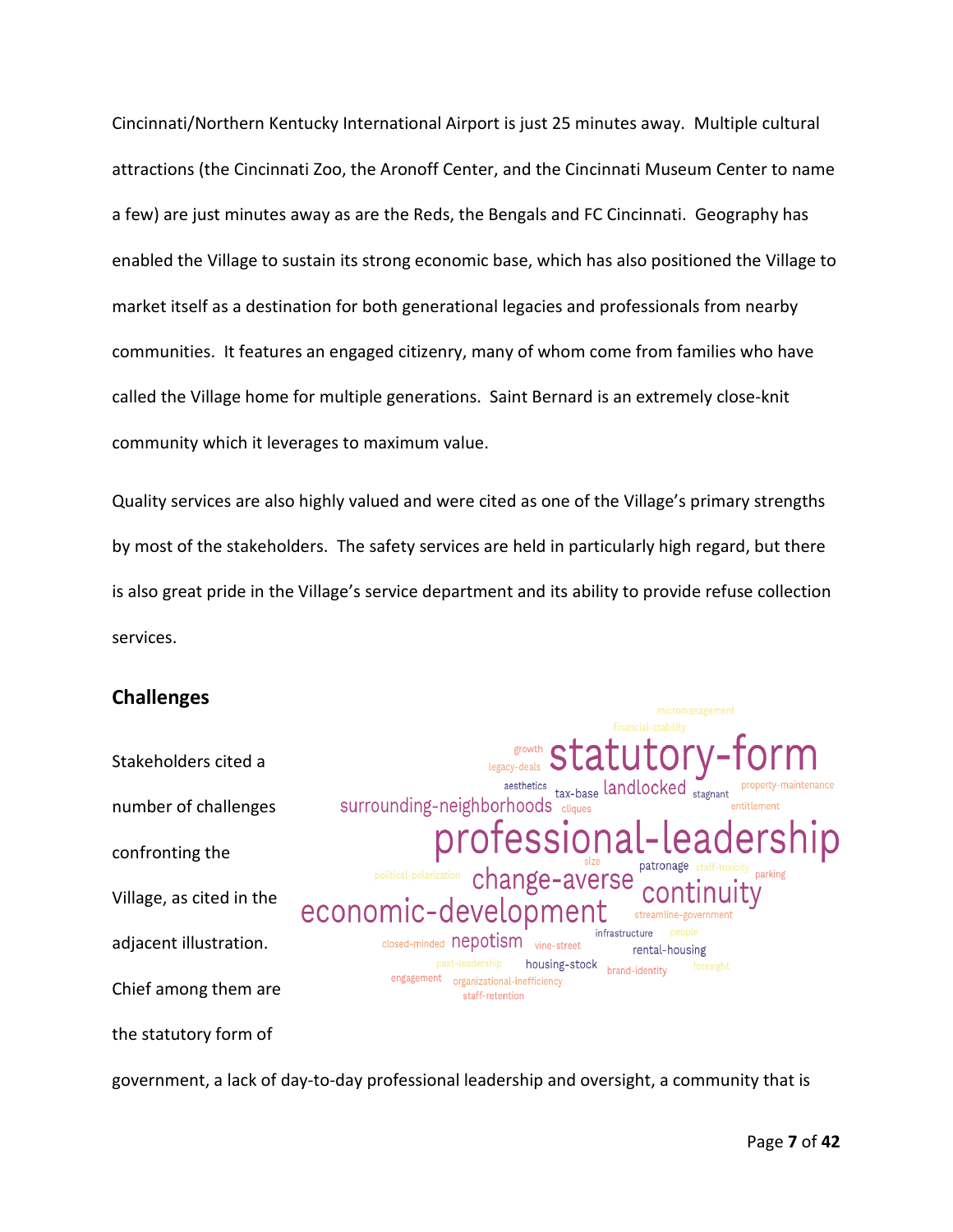change averse, and a lack of continuity or consistency between administrations. Several of these challenges are intertwined.

The statutory form was intentionally retained when the Charter was adopted in 2003. Over time it has limited the Village's ability to respond to day-to-day challenges. The mayorship is a part-time position requiring no background in local government or organizational operations. It is difficult for a mayor working a separate, full-time career position to provide daily oversight and direction to the staff. Conversations confirmed a general sense of a lack of daily staff leadership. While the current structure does provide for a Director of Public Safety & Service, the Charter lacks a provision that insulates a director during the transition of administrations. Therefore, the Director position has typically turned over with every new administration, creating instability and a sense of insecurity amongst staff members. Further, the Director position along with other positions in City Hall, have often been filled by patronage appointments.

There was a strong, virtually universal desire to create a professional administrator position with a stipulation that the selection be based upon merit, education and experience. Most stakeholders also indicated that the administrator need not be from or reside in Saint Bernard. Finally, there was a desire to include language in the charter that would promote continuity between mayoral and council elections.

There can be no doubt that change comes slowly to Saint Bernard. This has been one of its primary strengths, but also at times a major weakness. The issues identified in this analysis will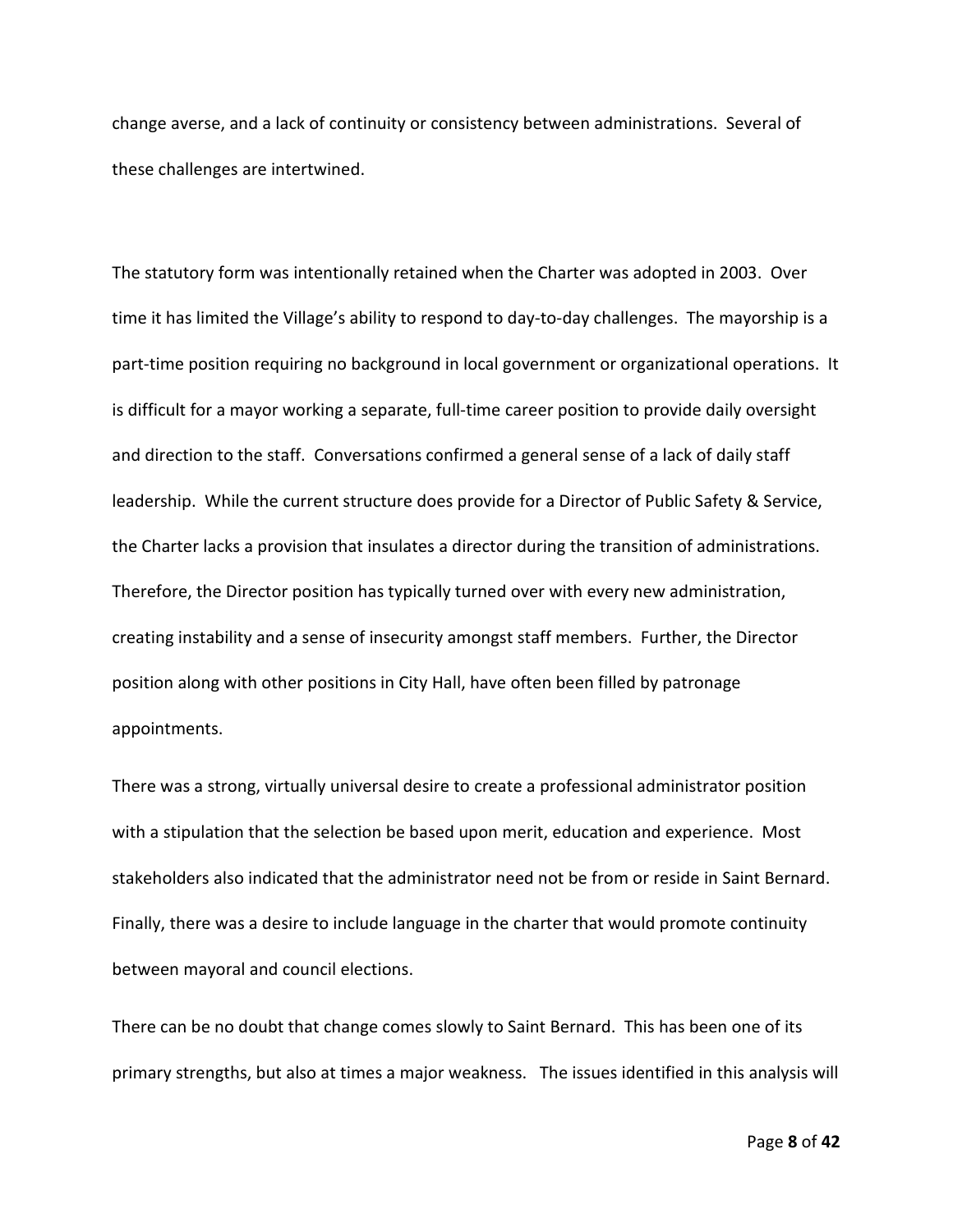require a fundamental restructuring of the Village's government operations. The process will be challenging and will require the support of the administration, the staff and, most significantly, the community. It is therefore imperative that everyone be fully engaged on the issues and reasons.

### **FORMS OF GOVERNMENT**

### **Statutory**

Despite the adoption of a Charter in 2003, the Village continues to operate with a statutory model of government. Under this form the Mayor is the chief elected official and the chief executive officer of the municipality but does not chair council meetings. This duty is reserved for the President of Council who, like the Mayor, is directly elected to the role. The number of Council members is typically determined by the population of the municipality. Finance duties are often assigned to an elected Auditor and an elected Treasurer. An elected Law Director provides legal counsel to the municipality. Daily administration of the municipality is carried out by directors of Public Service and Safety, though the positions can be combined. The Auditor, Treasurer and Law Director are accountable directly to the voters with no day-to-day obligations to the Mayor or the Council. This can lead to highly segmented and siloed departments and roles.

### **Mayor-Council**

The Mayor-Council or Strong Mayor form of government can assume various structures. In a charter municipality with the Mayor-Council form, the mayor is the chief executive officer of the municipality with the power and duty to appoint and direct staff, present an annual

Page **9** of **42**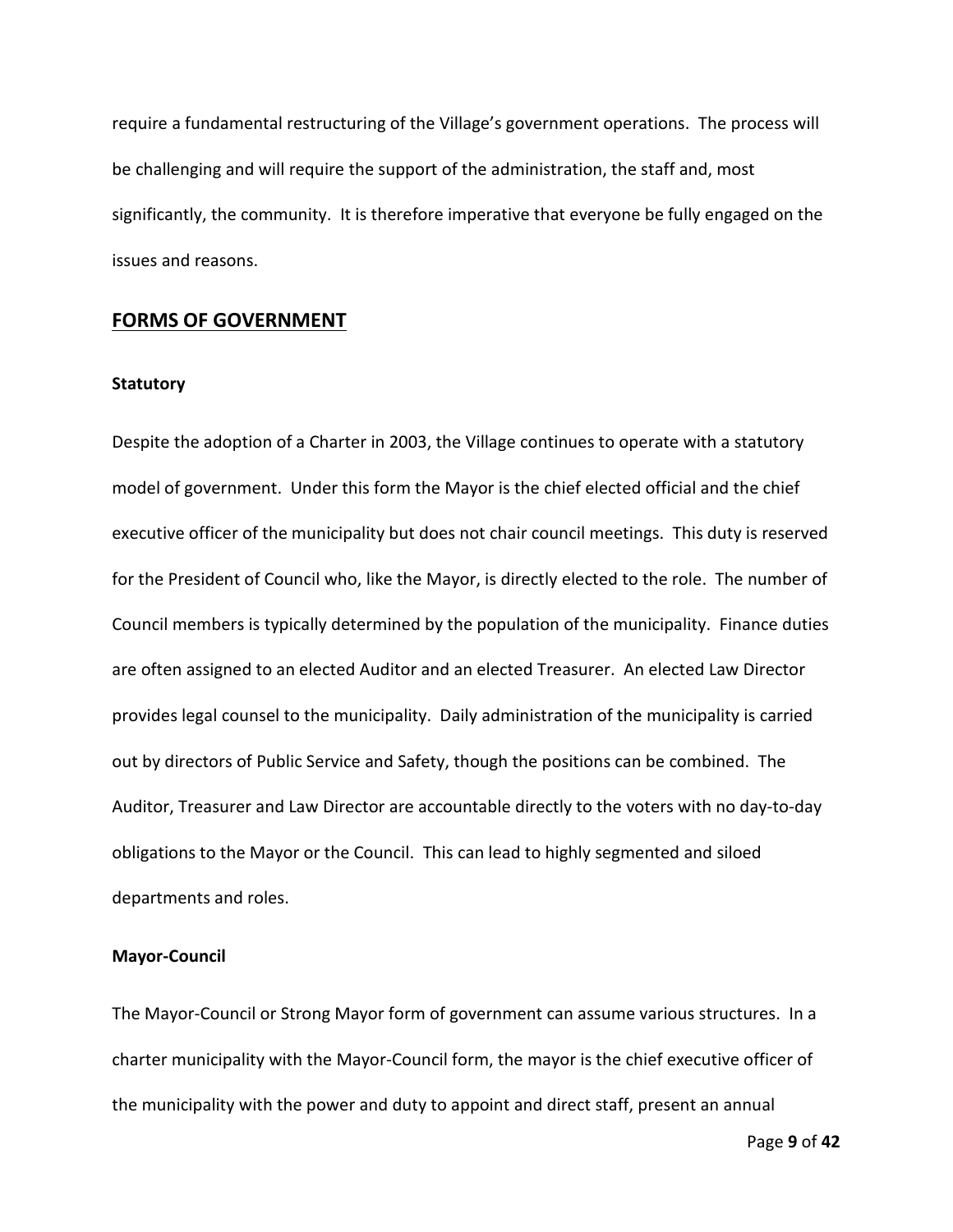operating budget to council, along with any other powers and duties as are conferred and required by law. Charter municipalities are generally led by a mayor with five to seven council members. Council members may be elected at-large, by ward, or a combination thereof. A common format consists of four council members elected from wards with three council members elected at-large. The statutory positions of President of Council, Auditor, Treasurer and Law Director are rare in charter municipalities. It is more typical for the Mayor to serve as the chief elected official and the head of council. The Auditor and Treasurer duties are often combined into a professional Finance Director position and the Law Director is typically appointed. Often there is an appointed Municipal Administrator to serve as the Mayor's dayto-day representative and chief of staff. A municipal administrator will provide direct supervision of the staff, assist the mayor with the annual budget, and serve as the mayor's eyes and ears. The Municipal Administrator position typically combines and replaces the Director of Public Safety and Director of Public Service positions.

#### **Council-Manager**

Section 705.51 through 705.60 of the Ohio Revised Code provides for a "City Manager Plan", better known as the Council-Manager form-of-government. This plan combines the strong political leadership of elected officials with the professional expertise of an appointed professional manager. Legislative authority under this form of government is vested in Village Council, the body that is chosen by the electorate. Council hires (and as needed terminates) the Municipal Manager to serve as the Village's full-time chief executive officer.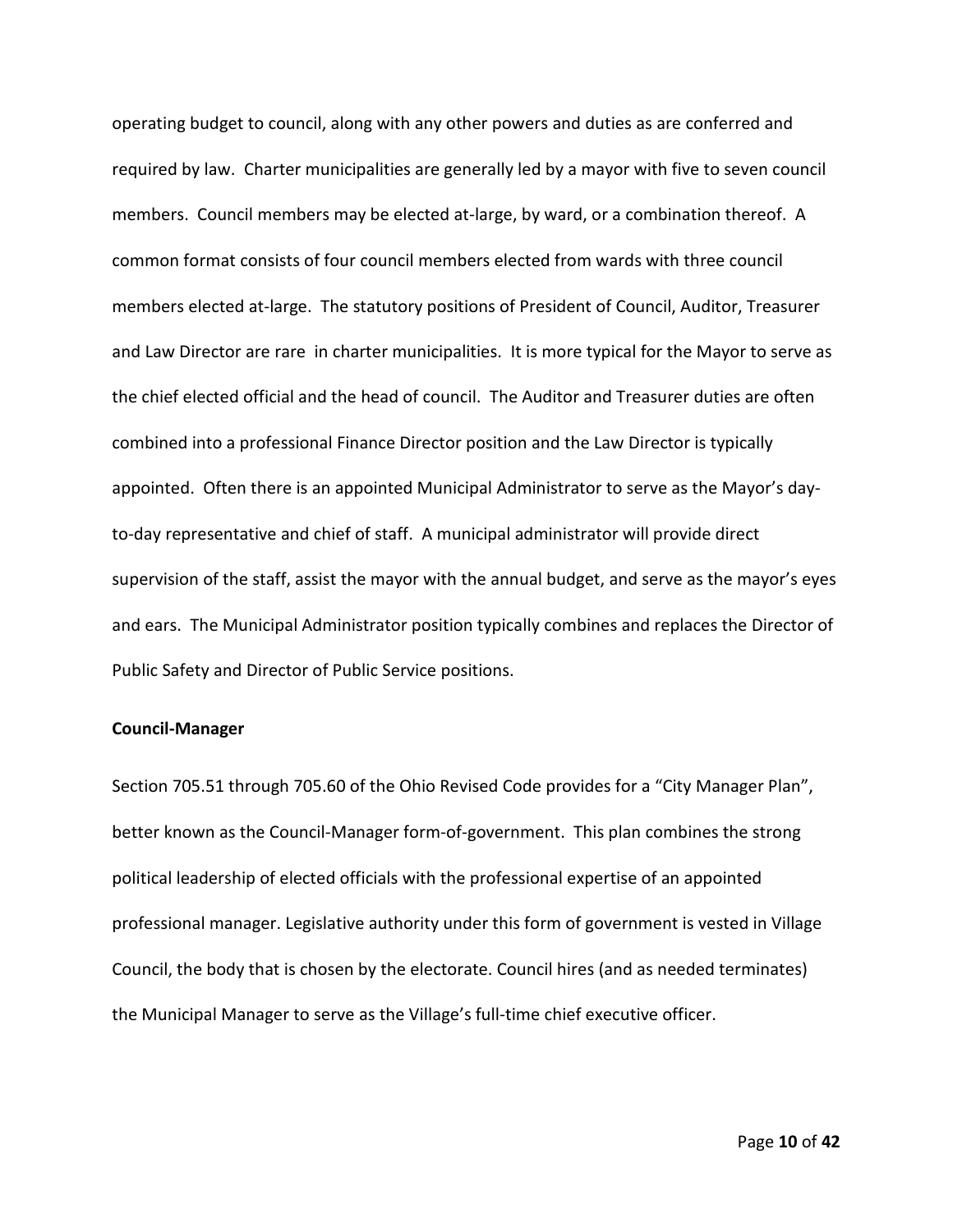In addition to appointing the Village Manager and passing legislation, Council approves the annual operating budget, contracts in the Village's name, and levies taxes. The Mayor serves as the official and ceremonial head of government and presides over all meetings of Council. The Mayor may be directly elected or may be selected from amongst the Council members. The Mayor's role and powers are dependent upon the method of selection.

The Municipal Manager is responsible for the day-to-day operations of the village, implements Council policy directions, hires and oversees the staff, prepares and implements the annual operating budget, and keeps the elected officials advised of the Village's financial viability.

### **TRANSITION**

As stated earlier in this report, the sentiment to create a professional administrator position was virtually universal within the stakeholder group. There was, however, some divergence as to the form of government the Village should adopt. For the immediate future it is recommended that the Village retain the Mayor-Council form of government while creating a professional Municipal Administrator position. It is also recommended that the remaining statutory offices be reclassified according to the outline below.

*Director of Public Safety and Service* **to** *Municipal Administrator:* The Village Charter currently calls for a Director of Public Safety and Service to be appointed at the discretion of the Mayor. It is recommended that the duties of the Director be reassigned to an appointed Municipal Administrator and that the Director be eliminated as a separate position. The Municipal Administrator would serve as the Village's chief administrative officer as well as the mayor's primary advisor and representative. In order to provide continuity between administrations it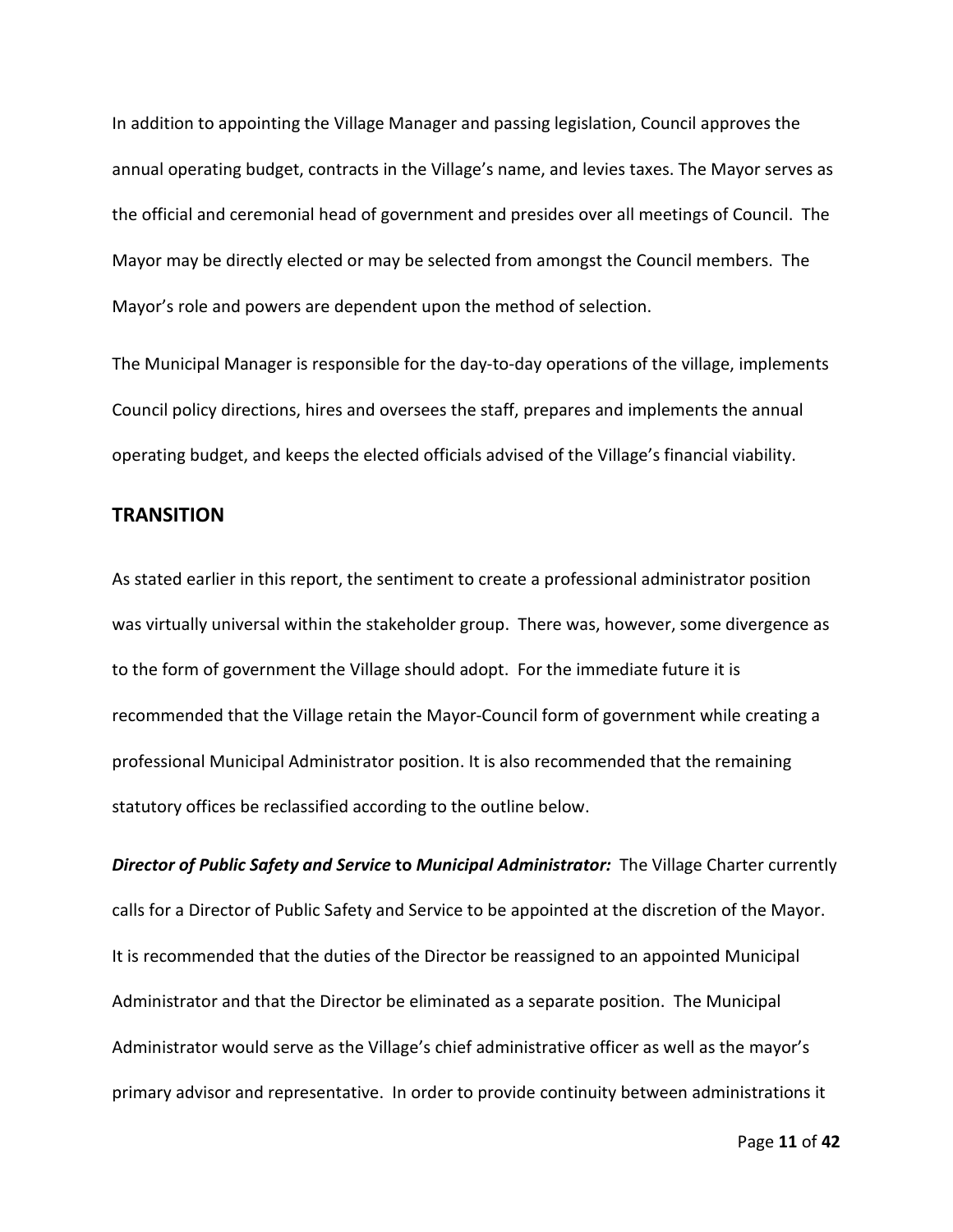is recommended that the Mayor have the power to appoint and dismiss the Municipal Administrator with the approval and consent of Council. It is further recommended that the Municipal Administrator be empowered to appoint and dismiss staff with the approval and consent of the Mayor. A number of functions can be consolidated under a professional Municipal Administrator including human resources, economic development and community outreach. The proposed duties and powers of a Municipal Administrator are fully outlined in Exhibit A.

*Auditor & Treasurer* **combined into** *Finance Director:* The statutory structure retained by the Village maintains an elected Auditor and an elected Treasurer, neither of which are required to have a background in accounting or finance. Economy of scale can be achieved by combining the two positions into an appointed Finance Director position with a professional background in accounting, finance or a related field. Assuming the Village appoints a professional Municipal Administrator, many of the duties currently assumed by the Auditor can be reassigned to the Administrator; human resources functions being a prime example. This would enable the Village to potentially make the Finance Director a part-time position. Typical duties of the Finance Director include acting as the Village's chief fiscal officer, assisting the Mayor and Administrator with preparation of the budget, keeping and balancing the Village's financial records, and acting as the Village's accounts payable and receivable agent.

*Elected Law Director* **to** *Appointed Law Director:* Transitioning from an elected to an appointed Law Director is one of the primary recommendations to be made by this study. It was clear from the interviews that there is great concern regarding the ability of the Village to continue to attract a highly qualified and competent elected Law Director given the size and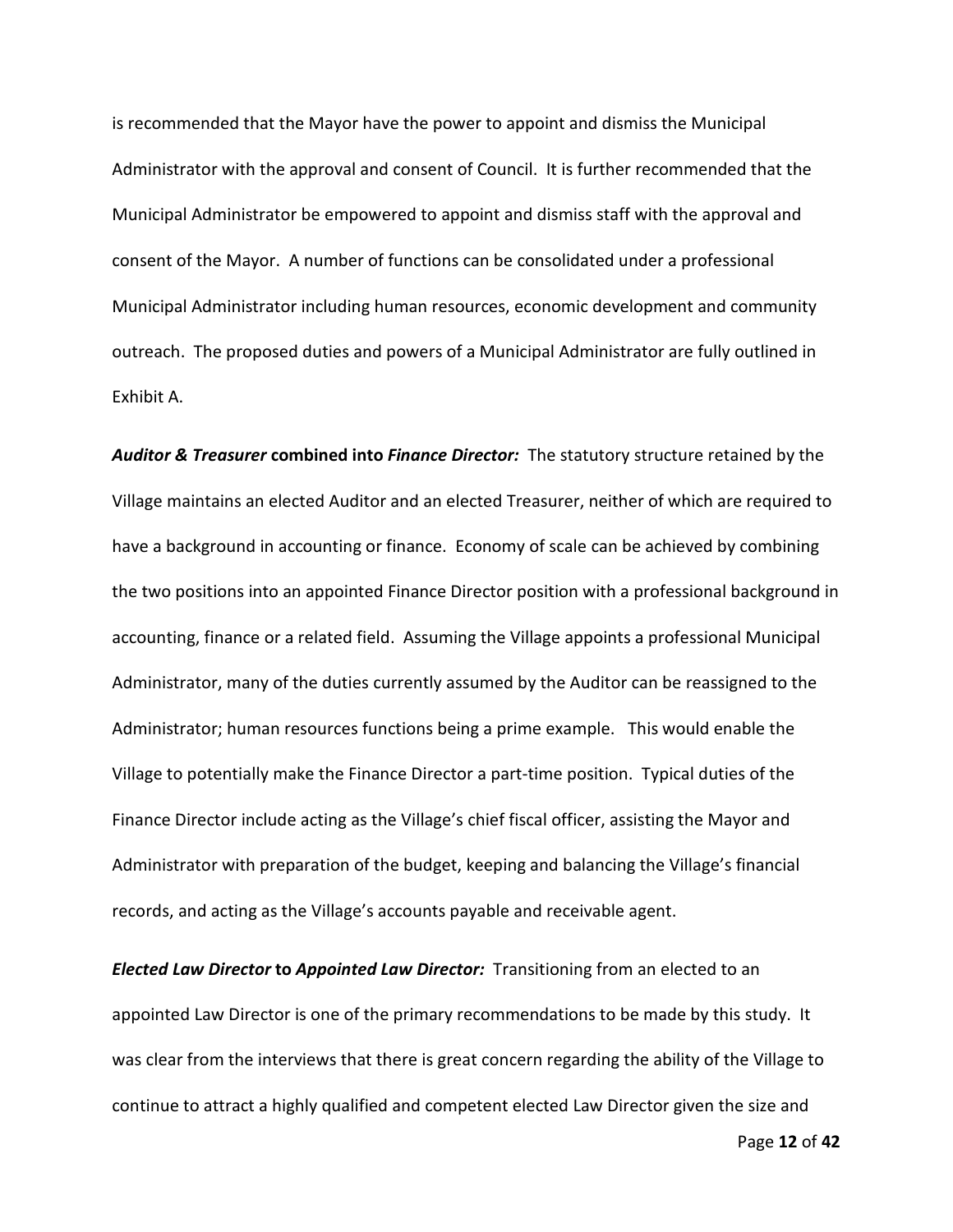demographics of the community. Further, an appointed Law Director, particularly one from a medium to large-sized firm, can provide the Village with greater legal experience and depth. For example, in addition to municipal law, the Village would be more likely to have access to legal specialties such as labor and employment, real estate, worker's compensation, and public finance. It also provides the Village with the option of bidding its legal services periodically in order to ensure that it is receiving highly competent, cost-effective representation.

*Composition/Size Of Council:* The ideal composition and the size of the Village Council was mentioned by a number of stakeholders. The majority of stakeholders seemed satisfied with the current seven council members, though there was some sentiment to reduce the number to five. There was also discussion regarding whether or not to retain the ward system. Given the size of the community it is unlikely that an area would be unrepresented in an at-large system. Further, the quality of council members might be enhanced by an at-large system that does not geographically limit eligibility. A seven-member Village Council elected at-large will provide the most effective representation of the community.

### **COMMUNITY ENGAGEMENT**

As outlined earlier in this document, the analysis directly solicited feedback from a microcosm of the Saint Bernard Community. If the Village decides to pursue the recommendations of this analysis further, it may be beneficial to conduct a comprehensive survey of the community in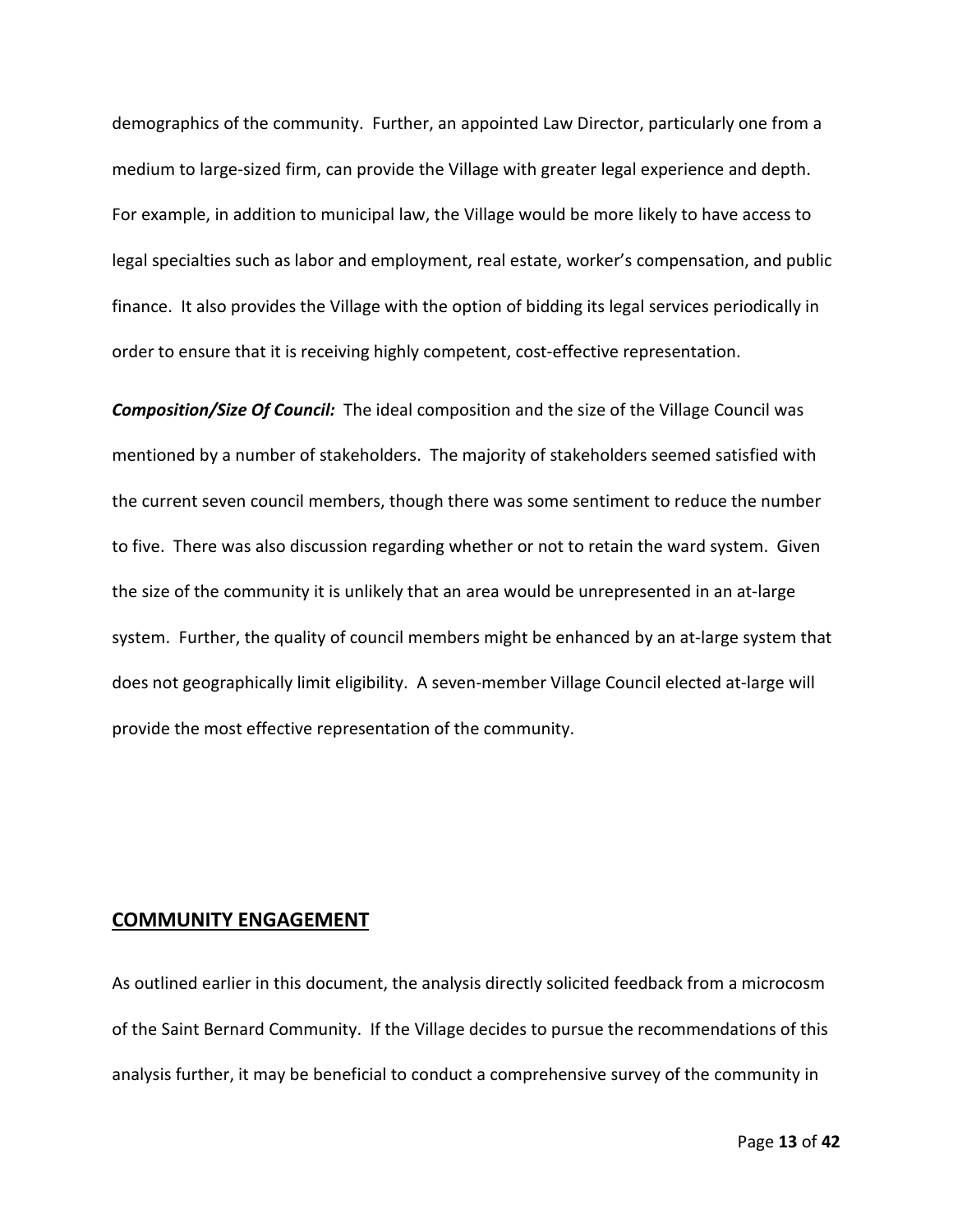order to gauge support for amending the charter to provide for greater professional management of the Village. Any such survey should be organized in a manner that provides safeguard against biased or leading questions and touches enough people to ensure scientific validity. An option such as Survey Monkey could be utilized, though it may be difficult to achieve validation with such a mechanism. There are a number of organizations with the expertise and the capacity to conduct a validated survey, including both the University of Cincinnati and Miami University. Contact information for the university programs is as follows:



[Eric.Rademacher@uc.edu](mailto:Eric.Rademacher@uc.edu)



Mark Morris, Ph.D. Sr. Project Manager & Interim Director (513) 529-6959 [CPMRA@MiamiOH.edu](mailto:CPMRA@MiamiOH.edu)

As stated previously, both of these programs have the professional capacity to conduct a validated community survey. They do, however, differ in mission and cost. The Center for Public Management and Regional Affairs (CPMRA) program is geared primarily toward townships and the issues that they face. It is not likely to be as in tune with municipal issues. However, the nominal cost of the CPMRA program makes it an attractive option.

The Institute for Policy Research program is more dynamic and in better sync with municipal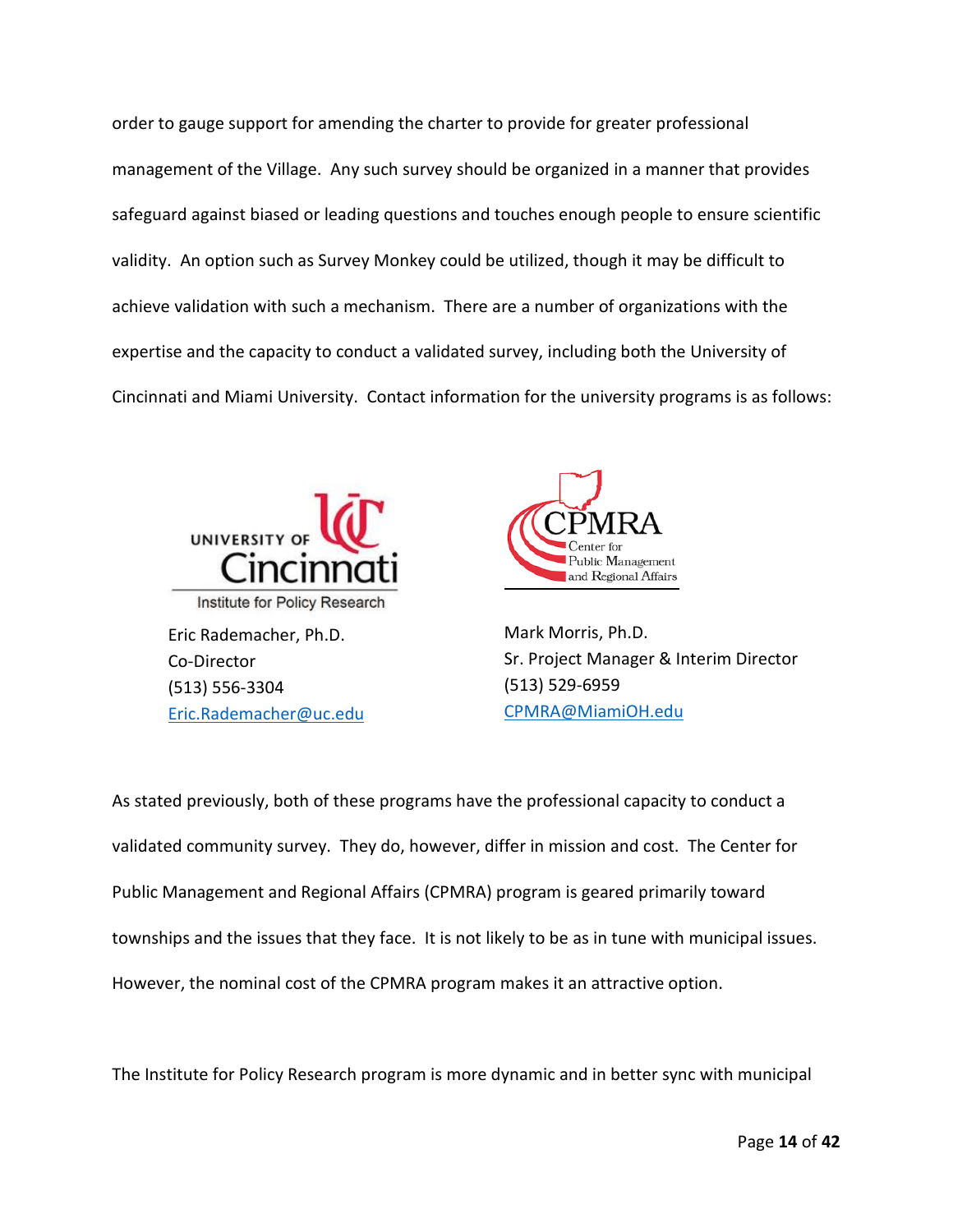concerns. Further, the staff is likely to possess a better understanding the issues being confronted by first suburb communities. This understanding will provide a more complete, encompassing survey. The cost of this program is greater, but the data collected will be thorough with a great deal of validation.

As the process moves forward it will be important to engage the community through a series of community forums. These gatherings can take the form of town hall meetings but can also include presentations at community service organizations such as the Women's Club, the Eagles and the Friars Club. School and church groups also provide excellent forums. Finally, it is important to engage the merchants and other Village businesses in the process.

### **SUMMARY & RECOMMENDATIONS**

The Village of Saint Bernard is in an excellent position to redefine itself and thrive for generations to come. Several factors work in its favor, including

- An excellent geographic location near major hospitals and universities
- A strong commercial/industrial base with companies such as Proctor & Gamble, the J.M. Smucker Company and the Saint Bernard Soap Company
- An independent school system as well as a well-known and respected parochial high school
- A defined, architecturally significant downtown
- A dedicated, engaged citizenry.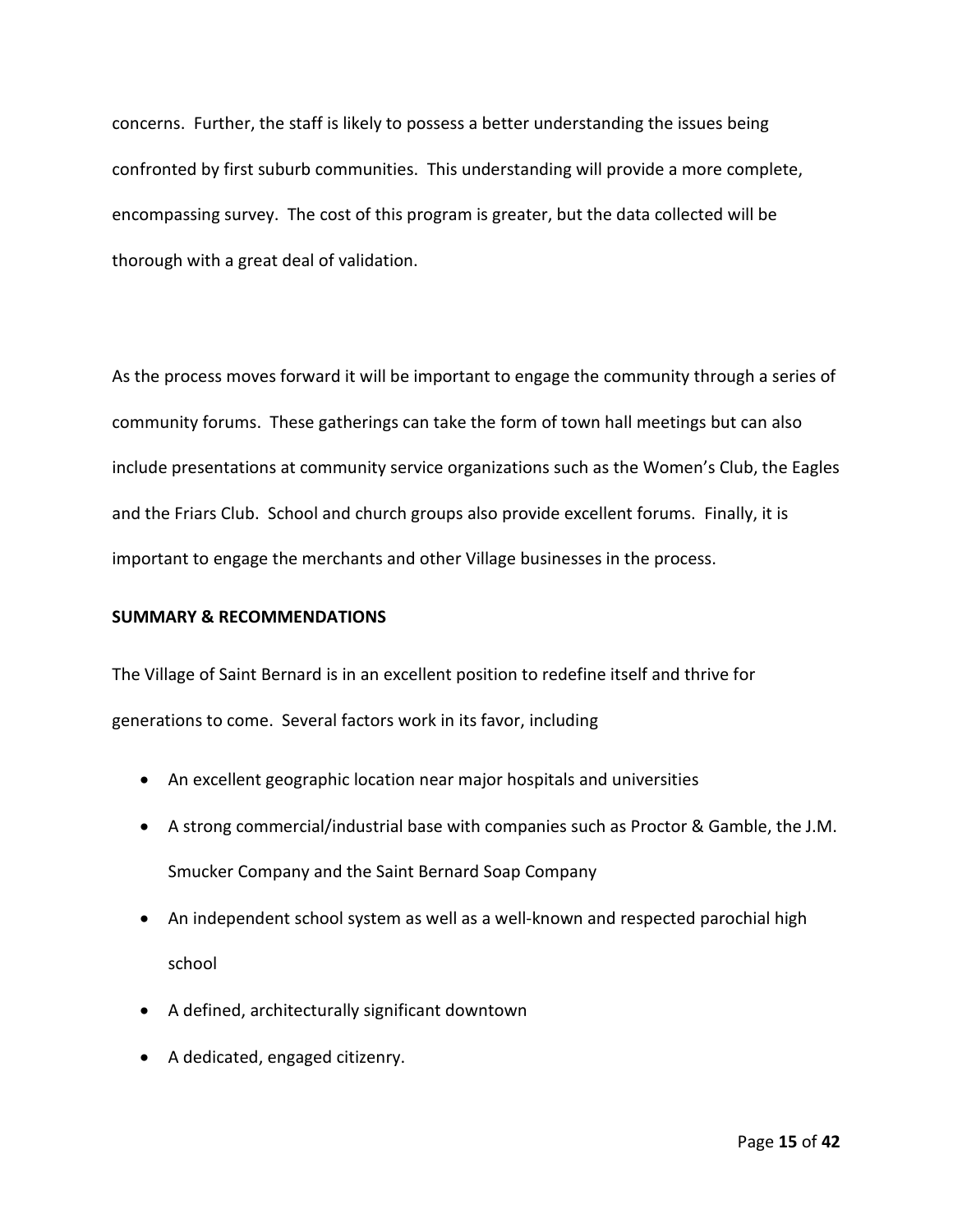Despite these factors, the Village suffers from a lack of identity beyond its borders. Most people in the region are generally aware of its location, but few have reason to visit unless they work in or know someone who lives in the Village.

The Village is being held back by its existing government structure. The current form of governance does not optimize the daily supervision of the St. Bernard staff. The creation and empowerment of a full-time, professional Municipal Manager under a Mayor-Council form of government will have the benefit of providing staff with direction and stability between administrations and will provide a forum to maximize their considerable talents. An Administrator can also assist the Mayor in the establishment of a vision and a mission within and beyond the Village boundaries by engaging with organizations at the local, regional, state and national levels. A Municipal Administrator should be appointed and employed based upon merit, experience, and education and should be expected to maintain political neutrality throughout the term of office.

The creation of a Finance Director position combines the duties of the current Auditor and Treasurer positions and will provide professional standards to the Village's financial operations and will also provide the Mayor and the Administrator with an invaluable resource as they position the Village to leverage its assets. The Auditor and Treasurer positions should be eliminated upon the creation of a Finance Director position.

Outsourcing legal counsel services can provide the Village with a broader array of specialties. This will be especially important as it endeavors to redevelop its downtown and its neighborhoods. It will also provide the Mayor and the Municipal Administrator with additional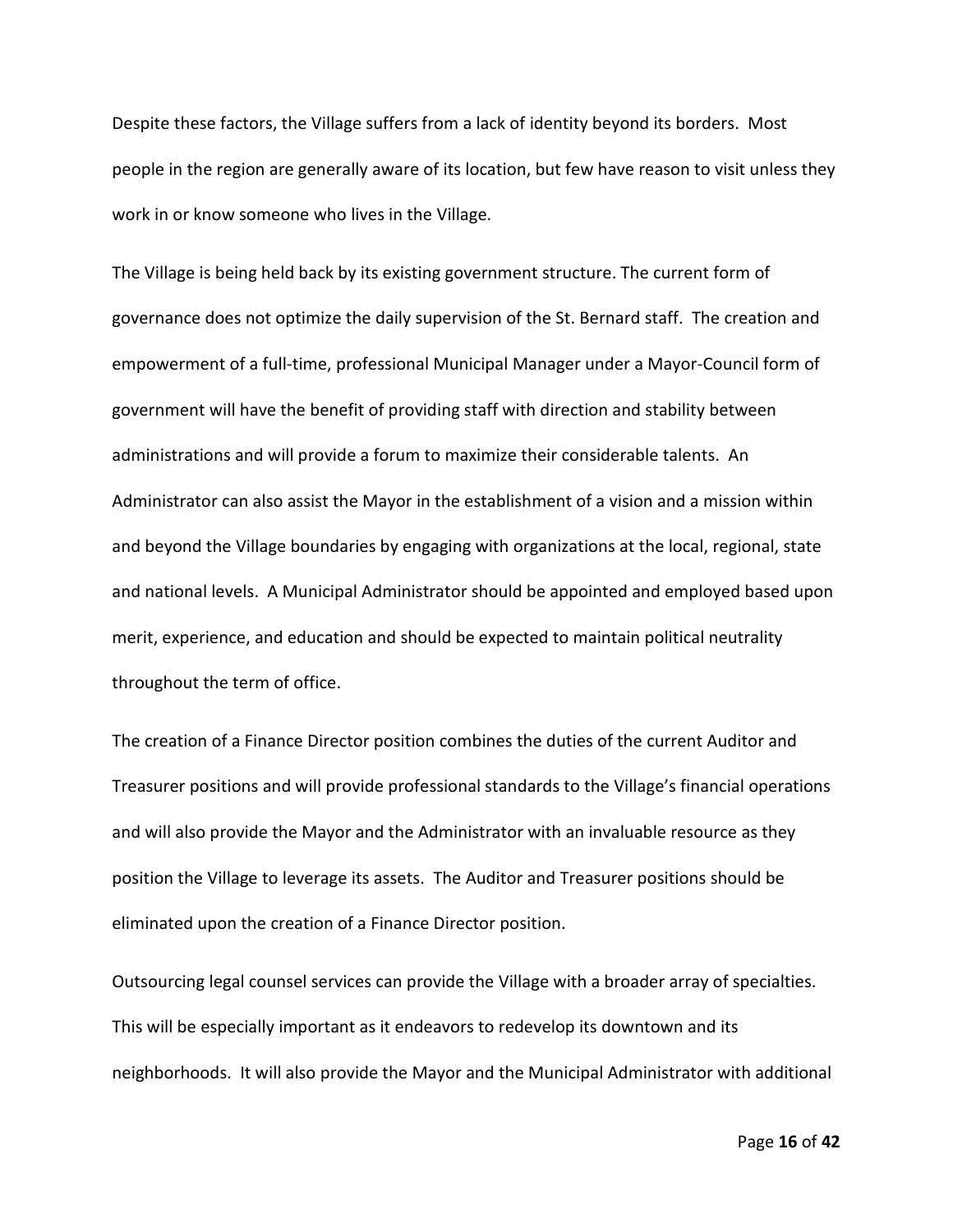resources including legal counsel for labor and employment issues, real estate development, and litigation. The size and demographics of the community also limit the Village's pool of quality, competent candidates for election as Law Director. Making the Law Director an appointed position enables appointment from beyond the Village's jurisdiction and vastly expands the pool of qualified candidates. A model compensation ordinance for an outsourced law director is outlined in Exhibit B.

The size of the Council serves the Village well, though it may want to consider transitioning to an at-large or hybrid model rather than a strictly ward election system. This will allow for a greater variety and quality of candidates and, given the geographic compactness of the community, will not reduce representation. The President of Council position is a vestige of the statutory form of government and may be redundant with a strong Mayor and a professional Municipal Administrator.

The Village has an enviable position compared to most other first-ring suburban communities. A few tweaks, as outlined in proposed Charter amendments in Exhibit A, will enable Saint Bernard to leverage its strengths to remain a dynamic community for decades to come. In order to achieve this, it will require the dedication, coordination and commitment of the elected leadership, the staff and the greater community.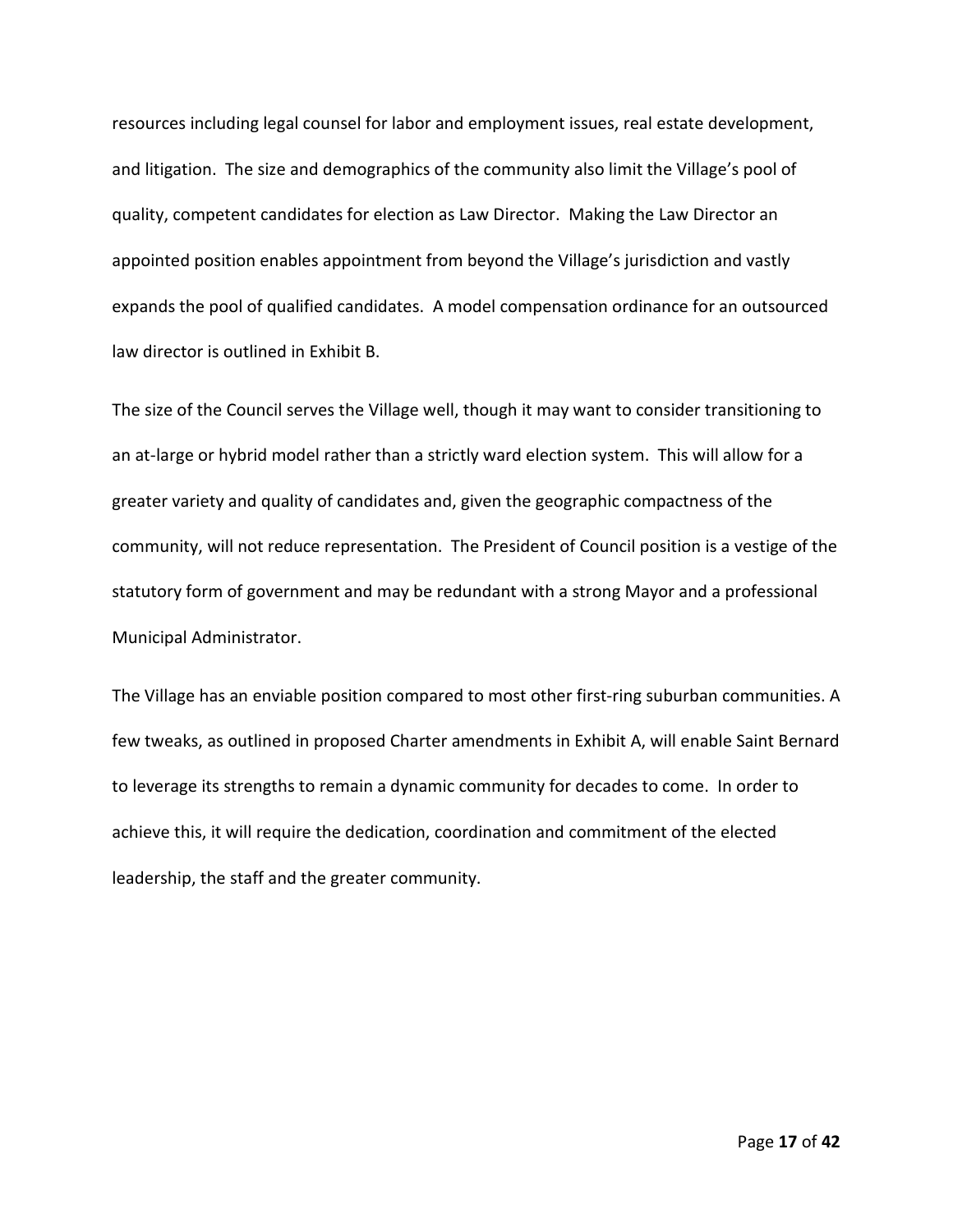### **ACKNOWLEDGEMENTS**

The following individuals provided invaluable insight regarding the government structure analysis. This study would not have been possible without their input.

### **Elected Officials**

Jonathan Stuchell, Mayor Steve Asbach, President of Council Valerie Van Valkenburg-Walden, Dir. of Law Peggy Brickweg, Auditor John Ungruhe, Treasurer Cindi Bedinghaus, Council at Large Patty Hausfeld, Council at Large Robert Culbertson, Council at Large Mindy Miller, Council – Ward #1 Ray Culbertson, Council – Ward #2 Donald Tobergte, Council – Ward #3 Chris Schildmeyer, Council - Ward #4

### **Village Staff**

Alex Mathis, Police Officer Tom Paul, Dir. of Public Safety & Service Ben Barnes, Firefighter/Paramedic Leighanne Helmes, Tax Administrator Ed Kallmeyer, Service Department Foreman Jeremy Hausfeld, Service Department Mike Matheson, Police Officer Bryan Young, Fire Chief Jason Smith, Mike Simos, Police Chief



Gerry Stoker, Building Inspector Jason Martin, Heidi Culbertson, Village Clerk Cheryl Abrams, Assistant to the Mayor Jake Johnson, Deputy Auditor

### **Community Improvement Corporation**

Tom Rolfson Meredith Hughes Joe Brickler Chris Sauer

### **Civil Service Commission**

Eric Johansen Tony Zerges

### **External Resources**

Mike Burns, Indian Hill City Manager (ret.) Tom Carroll, Silverton Village Manager Mike Hinnenkamp, Ohio Plan President Tom Moeller, Madeira City Manager Bryan Pacheco, Silverton Village Solicitor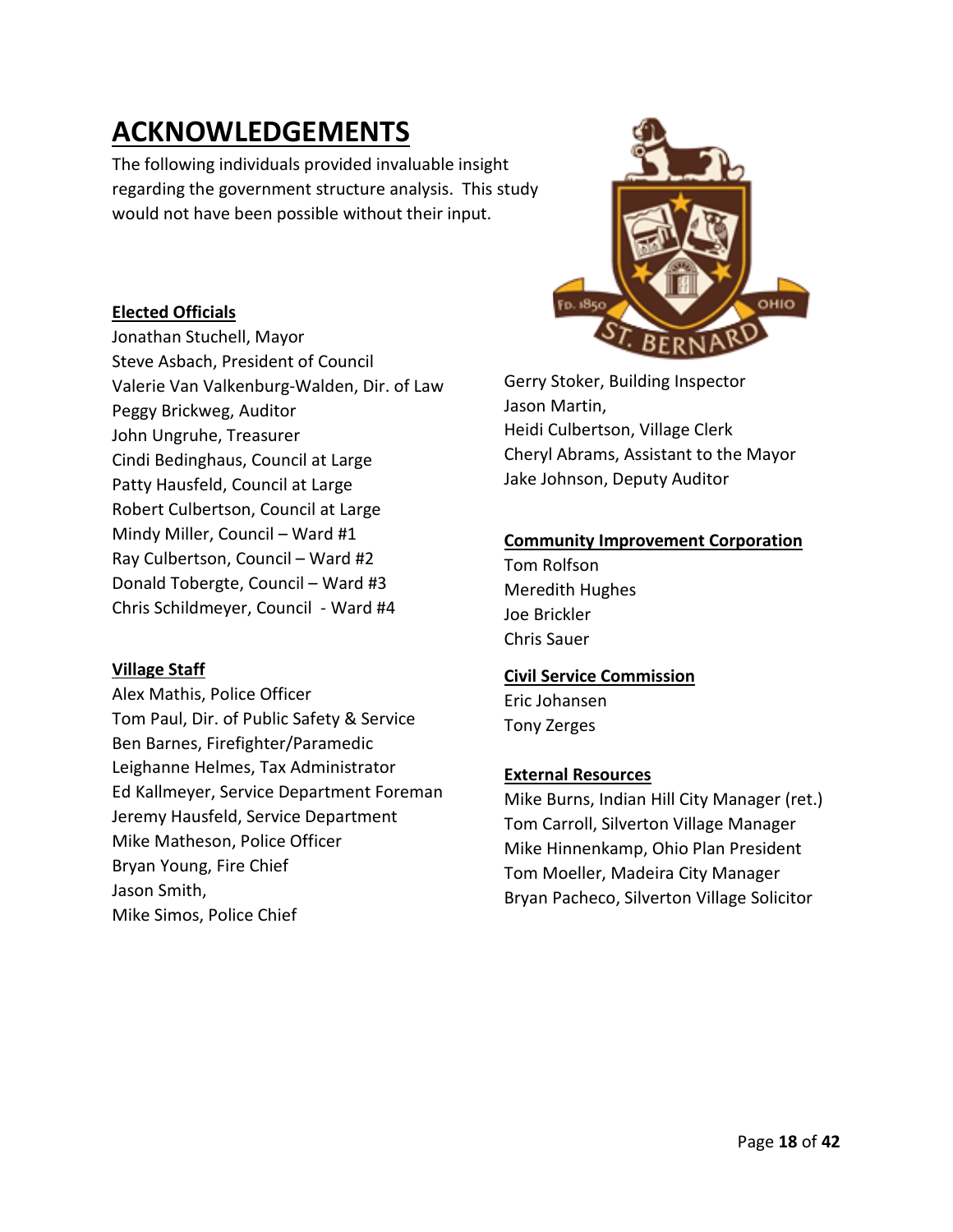### **Exhibit A**

### **Charter**

- Article I [Incorporation, Powers and Form of Government](https://www.cityofstbernard.org/government/charter#article-1)
- Article II [Legislative Authority](https://www.cityofstbernard.org/government/charter#article-2)
- [Article III -](https://www.cityofstbernard.org/government/charter#article-3) Executive
- Article IV [Administrative Officers and Departments](https://www.cityofstbernard.org/government/charter#article-4)
- Article V [Boards and Commissions](https://www.cityofstbernard.org/government/charter#article-5)
- Article VI [Taxation and Finance Power to Tax, Spend and Incur Debts](https://www.cityofstbernard.org/government/charter#article-6)
- Article VII [Nominations, Elections and Removal](https://www.cityofstbernard.org/government/charter#article-7)
- Article VIII [Initiative and Referendum](https://www.cityofstbernard.org/government/charter#article-8)
- Article IX [Transition Between City and Village Status](https://www.cityofstbernard.org/government/charter#article-9) **Continuity**
- Article X [Transition upon Adoption of Charter](https://www.cityofstbernard.org/government/charter#article-10)
- Article XI [General Provisions](https://www.cityofstbernard.org/government/charter#article-11)

**Incorporation, Powers and Form of Government**

**Section 1.01 Preamble:** WE THE PEOPLE of St. Bernard, Ohio, in order to secure home rule, provide efficient and fair methods of administering the affairs of the community, ensure the continuation of our present form of government, and provide the best possible protection for the health, safety, and welfare of the community, do hereby adopt this Charter.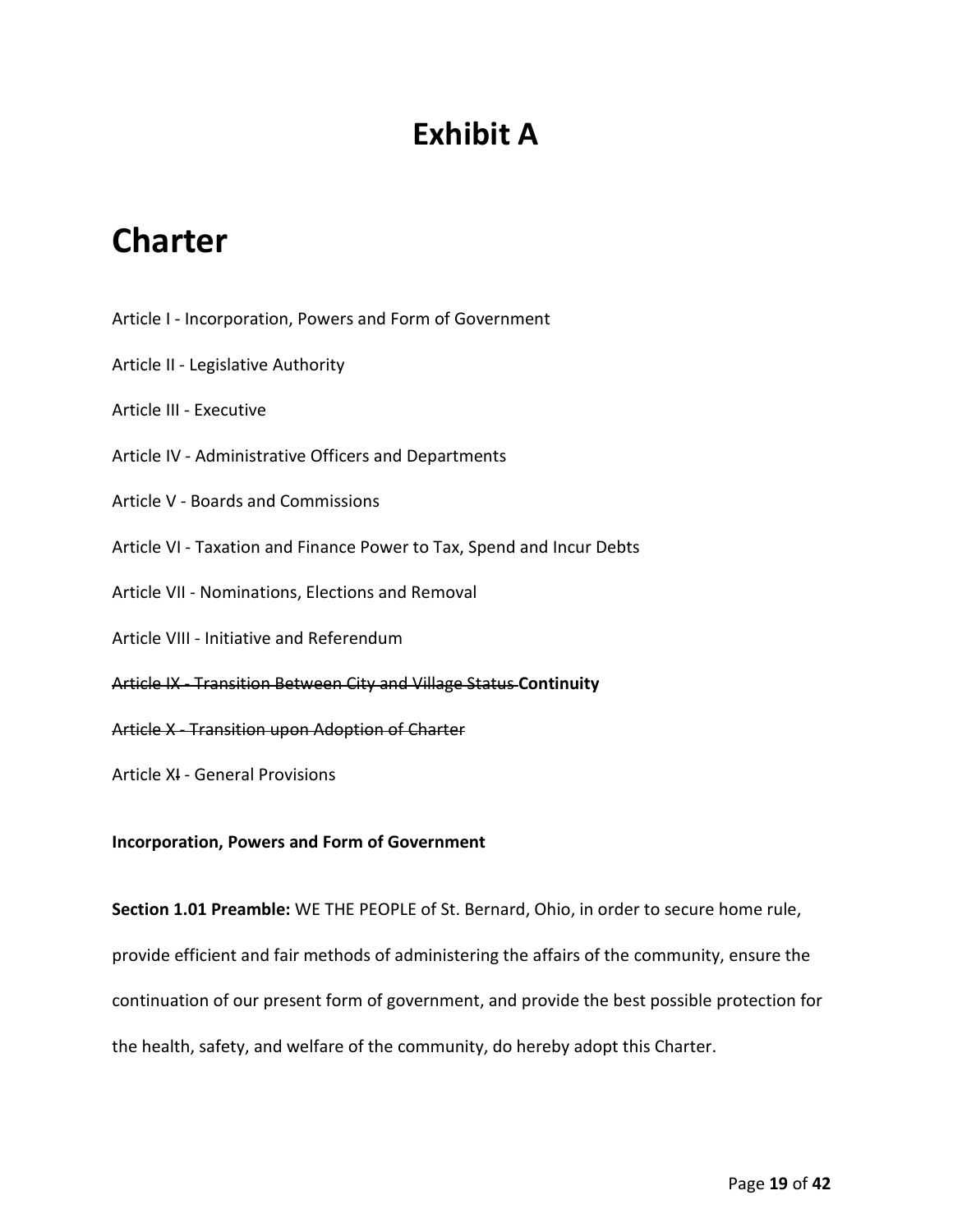**Section 1.02 Incorporation:** The municipal corporation now existing in the County of Hamilton, State of Ohio, and known as the City of St. Bernard, and hereinafter referred to as the "municipality" shall be and continue to be a municipal corporation with all the privileges and powers pertaining thereto. The provisions of this Charter shall apply whether St. Bernard is classified as a city or a Village under Ohio law.

**Section 1.03 Powers:** The Municipality shall have all powers, privileges, and benefits of local self-government and home rule and all other powers accorded to a municipality under the Constitution and general laws of the State of Ohio now or hereafter in effect. All such powers shall be exercised in the manner prescribed by this Charter or, if not prescribed herein, in such manner as shall be provided by ordinances or resolution. The general laws of the State of Ohio not inconsistent with the Charter, or with ordinances of St. Bernard, shall have the force and effect of ordinances of the Municipality. The enumeration of particular and specific powers in this Charter shall not be deemed to exclude other powers to which the Municipality is now or hereafter becomes entitled under the Constitution and general laws of the State of Ohio.

**Section 1.04 Form of Government:** The form of municipal government provided by this Charter shall be known as the "strong Mayor" "Mayor-Council" form of government. The powers of the municipal government shall be distributed according to the provisions of this Charter among the elected and appointed officials, boards, and commissions, and the electorate.

**Section 1.05 Change in Form of Government:** The electors of the Municipality shall have the power to change the form of government from the "strong Mayor" **"Mayor-Council"** form of government to one of the optional plans permitted by Ohio Revised Code § 705 as presently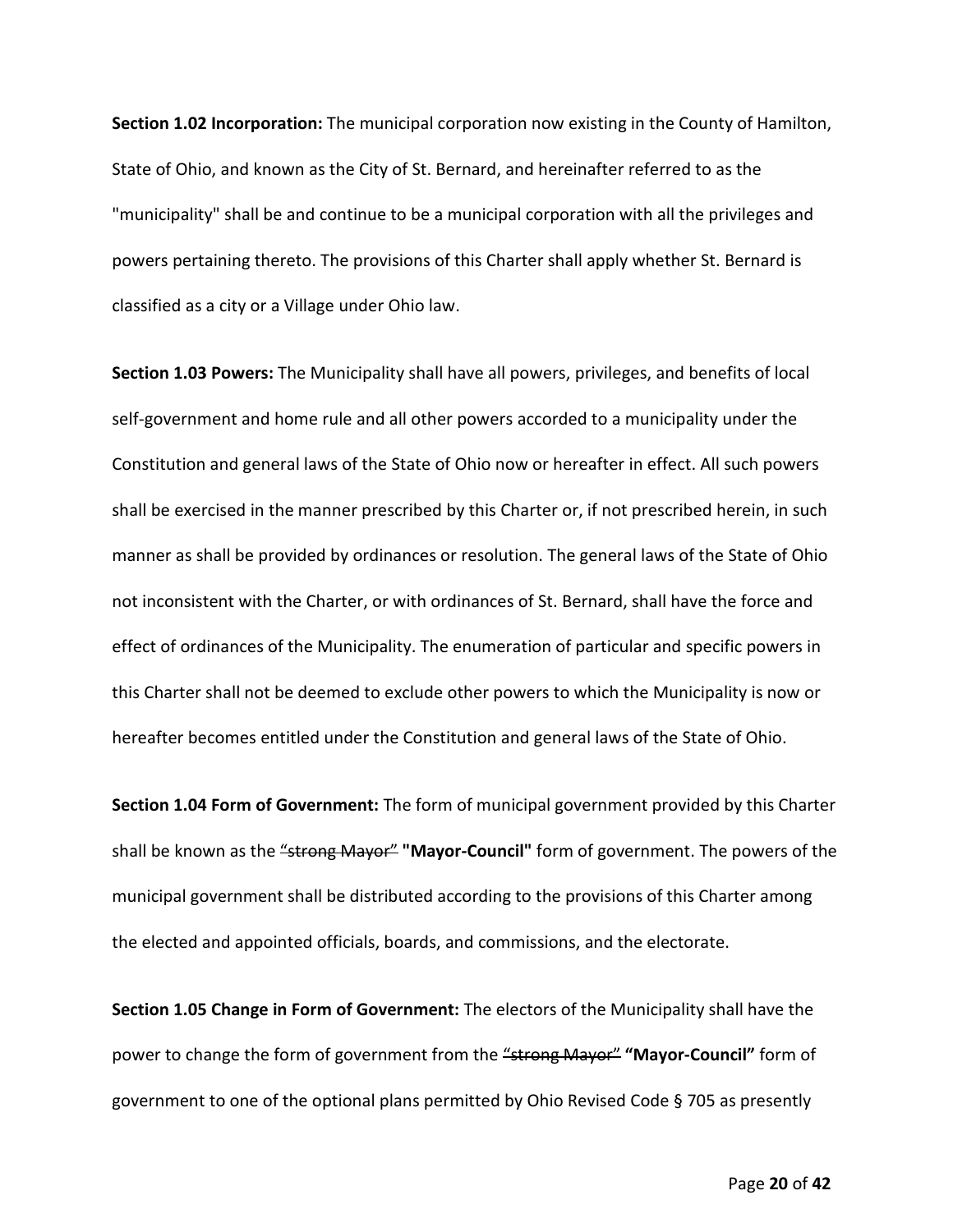codified or hereafter amended only by amendment of this Charter pursuant to the procedures set forth in Section 11.02 of the Charter and Article XVIII, Section 9 of the Ohio Constitution.

#### **Legislative Authority**

**Section 2.01 Council:** All legislative powers of the Municipality shall be vested, subject to the terms of this Charter and of the Constitution and laws of the State of Ohio, in an elected Council **which shall consist of seven (7) electors of the municipality**.

**Section 2.02 Composition and Terms of Office:** The Council shall be composed of not fewer than seven members, four of whom shall be elected by wards and three of whom shall be elected by the electors of the Municipality at large. Pursuant to Ohio Revised Code §731.01, for the first twenty thousand inhabitants of the Municipality, in addition to the original five thousand, there shall be two additional Council members elected by wards, and for every fifteen thousands inhabitants thereafter there shall be one additional member similarly elected. The total number of members of Council shall not exceed seventeen. Members of council shall be elected for a term of two years, commencing the first day of January next after the election and serving until their successors are elected and qualified. The electors of the Municipality may , by affirmative vote, change the term of office for council members to four years and, if the terms of office are so changed, institute staggered terms of office. Any such change in the terms of office shall be accomplished pursuant to the procedures set forth in Ohio Revised Code § 731.03 as presently codified or hereafter amended. **Council shall be elected by the electors of the Municipality at-large. Members of Council shall be elected to four-year overlapping terms. At the first municipal election after the adoption of this Charter the three**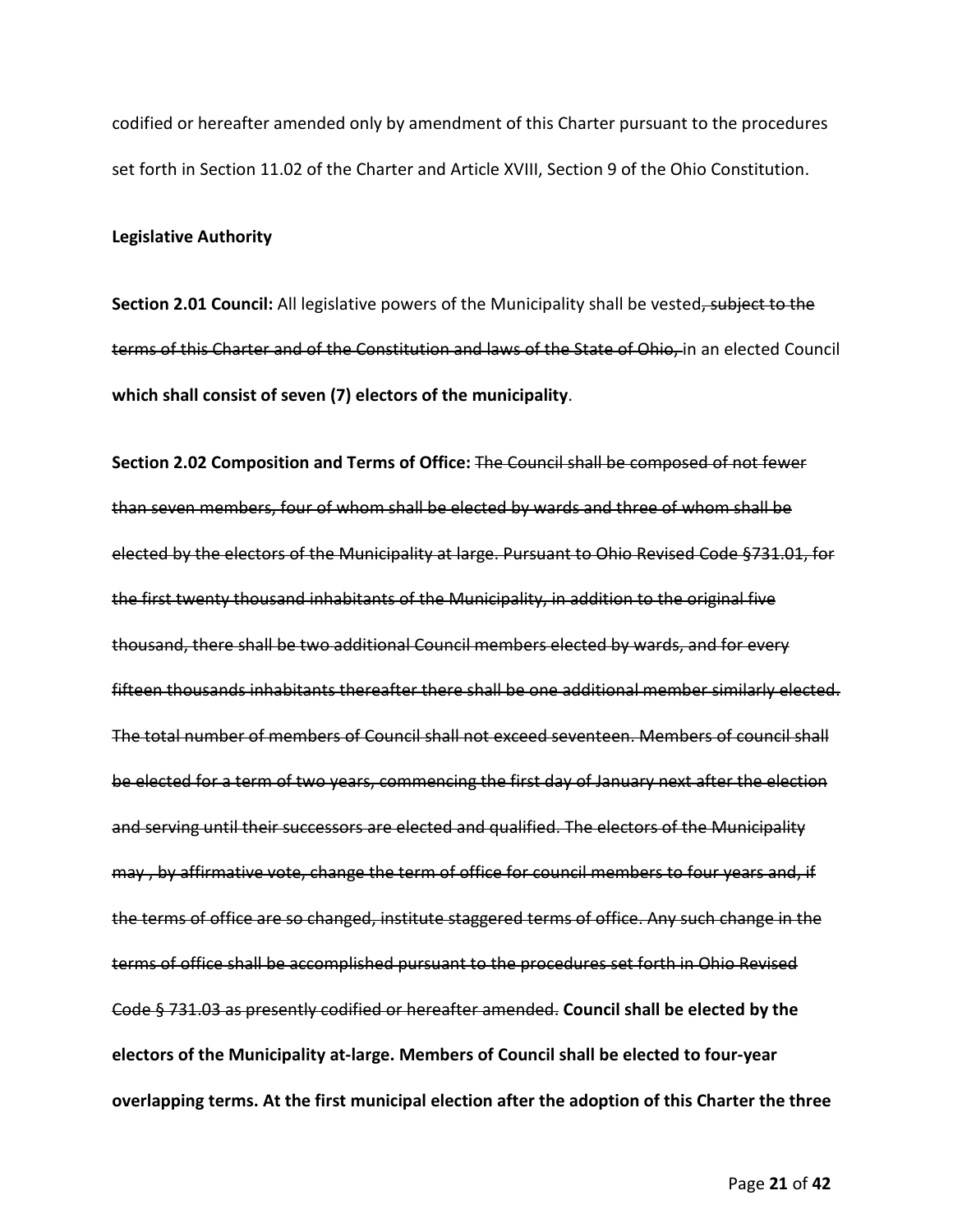**(3) candidates receiving the largest number of votes shall be elected to four (4) year terms of office and the four (4) candidates receiving the next highest number of votes shall be elected to two (2) year terms of office. Thereafter all members of Council shall be elected for a four (4) year term of office.**

**Section 2.03 Qualifications:** The qualifications of council members shall be governed by Ohio Revised Code §§ 731.02 and §731.44 as presently codified or hereafter amended. Council members at large shall be electors of the Municipality and council members from wards shall be electors of the Municipality who have resided in their respective wards for a continuous period of not less than one year preceding the election. Council members shall not hold any other public office, except that of a notary public or a member of the state militia, and shall neither be interested in any contract with the Municipality nor hold employment with the Municipality. A council member who ceases to possess any of these qualification, who removes from his or her ward, if elected from a ward, or from the Municipality, if elected at large, shall forfeit his or her office. **Council members shall be electors of the Municipality who have resided in the municipality for a continuous period of not less than one year preceding the election. Council members shall not hold any other public office, except that of a notary public or a member of the state militia, and shall neither be interested in any contract with the Municipality nor hold employment with the Municipality. A council member who ceases to possess any of these qualifications or who removes from the Municipality shall immediately forfeit his or her office.**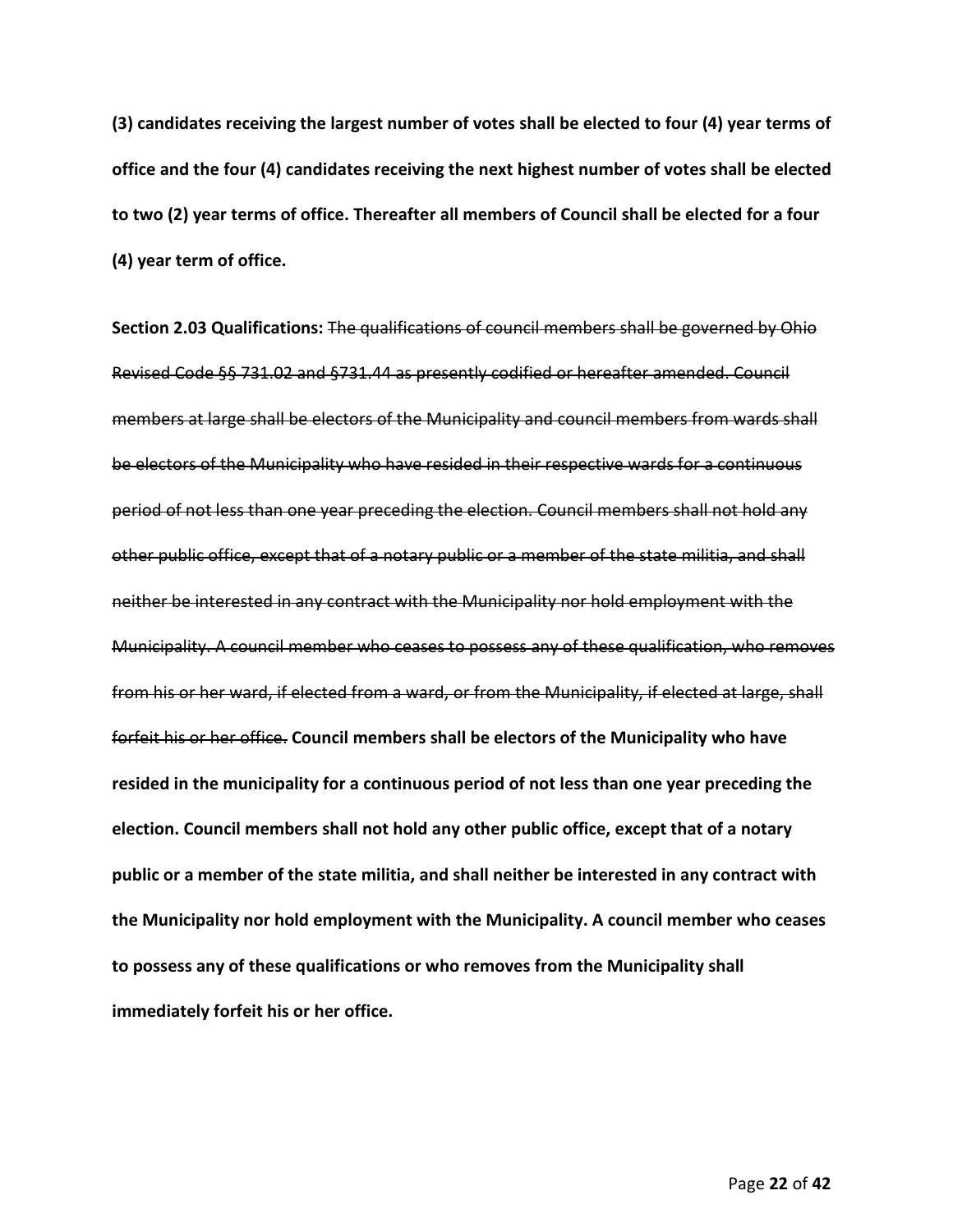**Section 2.04 Vacancies and Removals:** All vacancies in the office of a council member shall be filled pursuant to the procedures set forth in Ohio Revised Code § 731.43 as presently codified or hereafter amended.

**(A) The Council shall immediately declare vacant the seat of any member who shall cease to be a resident of municipality. Council may also declare vacant the seat of any member who persistently fails to abide by the rules of the Council or who is otherwise guilty of misconduct affecting performance of his or her duties as a councilperson. Such action shall be taken only upon the concurrence of five members of Council at a regular meeting of Council after service of notice upon such of such proposed action at least twenty-four hours in advance of such meeting.**

**(B) Vacancies in the membership of the Council shall be filled for the unexpired term by a majority vote of the remaining members of Council within 60 days after the vacancy occurs. If the Council does not fill the vacancy within the 60-day period the Mayor shall fill the vacancy by an appointment for the unexpired term.**

**Section 2.05 Compensation of Council Members:** Compensation of council members shall be set by ordinance, subject to the Constitution and general laws of the State of Ohio now or hereafter in effect.

**Section 2.06 Meetings of Council:** The requirements of quorum, regular meetings, and special meetings shall be governed by Ohio Revised Code §§ 731.44 - 731.46 as presently codified or hereafter amended. Council shall conduct "open" meetings in accordance with Ohio Revised Code § 121.22 as presently codified or hereafter amended. Council shall maintain a journal in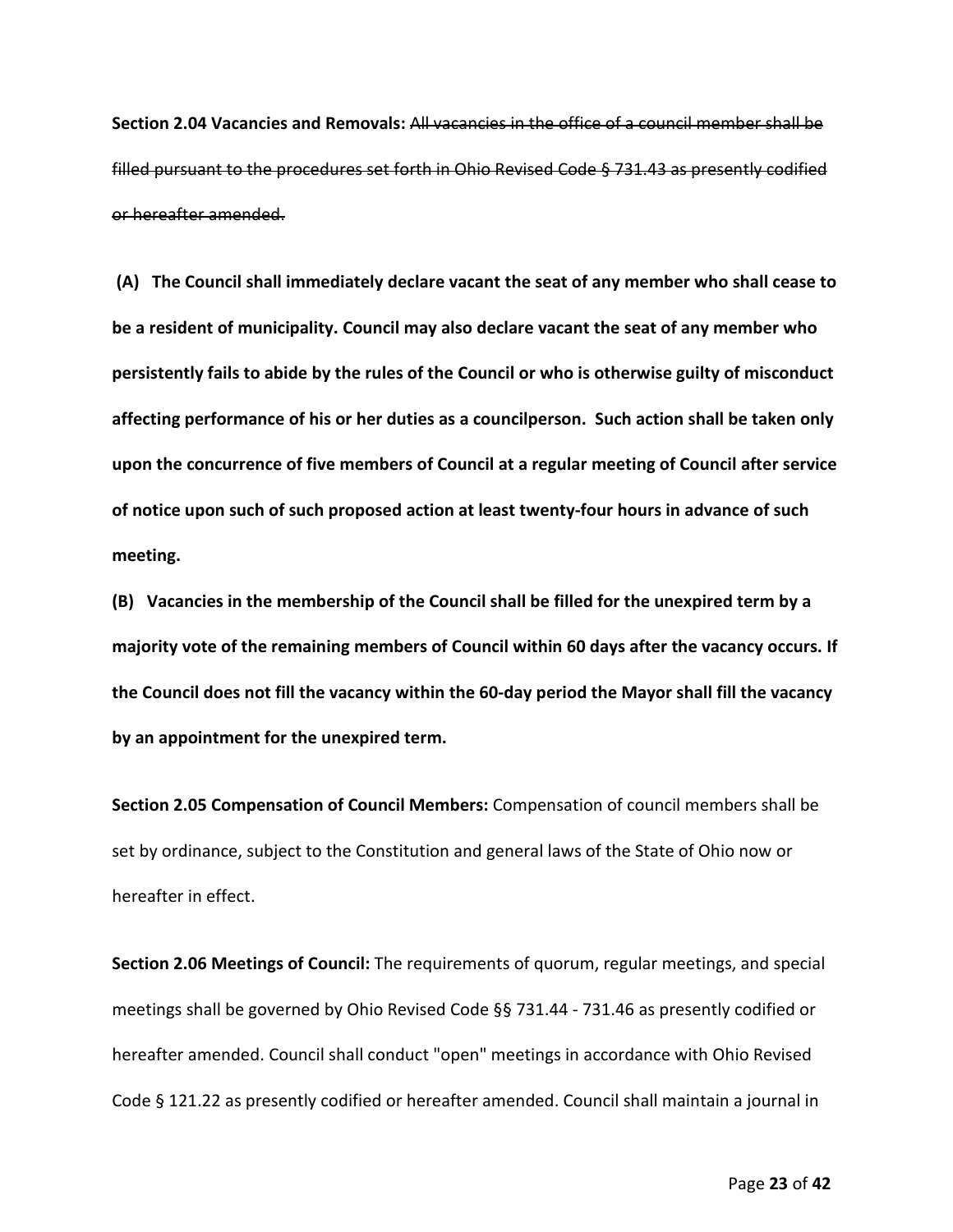accordance with Ohio Revised Code § 731.45 as presently codified or hereafter amended and shall have the power to establish its own rules and to punish or expel members in accordance with Ohio Revised Code § 731.45 as presently codified or hereafter amended.

**Section 2.07 Powers, Duties and Liabilities of Council Members:** Council and its members shall possess all powers, duties and liabilities afforded to city councils and city council members under Ohio Revised Code § 731 as presently codified or hereafter amended and the Constitution and general laws of the State of Ohio now or hereafter in effect.

**Section 2.08 Procedure for Enacting Ordinances and Resolutions:** Council procedures for making motions and enacting ordinances and resolutions shall be governed by Ohio Revised Code §§ 731.18- 731.27 as presently codified or hereafter amended and the Constitution and general laws of the State of Ohio now or hereafter in effect. Council shall have the power to enact emergency legislation in accordance with Ohio Revised Code § 731.10 as presently codified or hereafter amended and the Constitution and general laws of the State of Ohio now or hereafter in effect.

**Section 2.10 Officers of Legislative Authority:** ln accordance with the procedures set forth in Ohio Revised Code § 731.04 as presently codified or hereafter amended and the Constitution and general laws of the State of Ohio now or hereafter in effect, Council shall elect a president pro tempore, a clerk and such other employees as are necessary.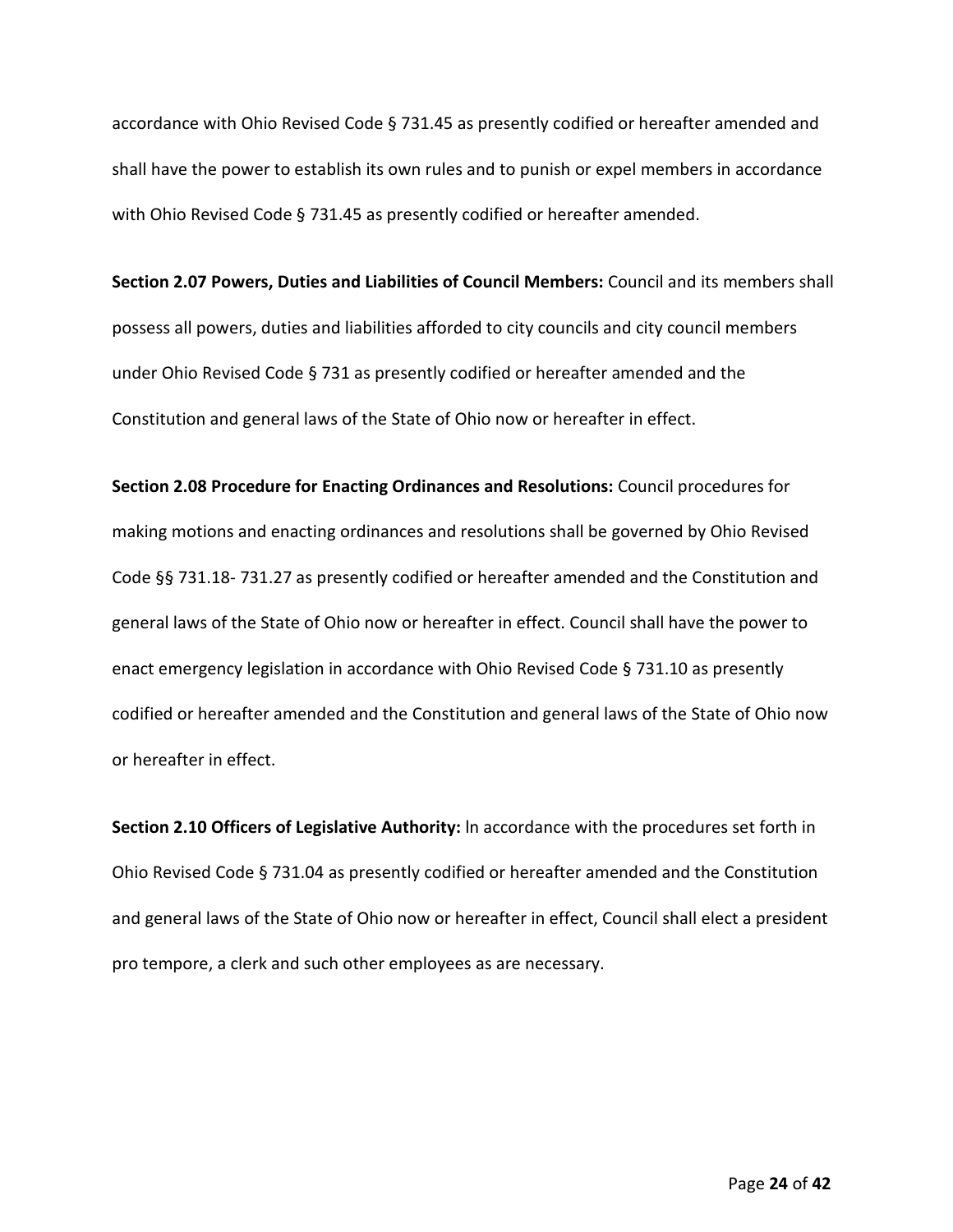### **Executive**

**Section 3.01 Mayor:** There shall be a Mayor who shall be elected for a term of four years, commencing on the first day of January next after the election and who shall have all powers and duties accorded to the mayor of a municipality under Ohio Revised Code §§ 733.01 - 733.08 and §§ 733.30 -733.41 as presently codified or hereafter amended and the Constitution and general laws of the State of Ohio now or hereafter in effect. The Mayor shall be an elector of the Municipality **and shall have resided in the municipality for a continuous period of not less than one year preceding the election.**

**Section 3.02 Vice Mayor and President of Council:** There shall be a Vice Mayor who shall serve as President of Council. The Vice Mayor shall be elected for a term of two years, commencing on the first day of January next after the election. The Vice Mayor shall be an elector of the Municipality. The Vice Mayor shall have all powers and duties accorded to a president of the legislative authority of a city under Ohio Revised Code § 733.09 as presently codified or hereafter amended and the Constitution and general laws of the State of Ohio now or hereafter in effect.

### **Administrative Officers and Departments**

**Section 4.01 Municipal Administrator: There shall be a Municipal Administrator who shall be the full-time administrative officer of the municipality responsible to and under the direct supervision of the Mayor. No elected official shall be appointed Municipal Manager during the term for which he or she shall have been elected, nor within two (2) years after the**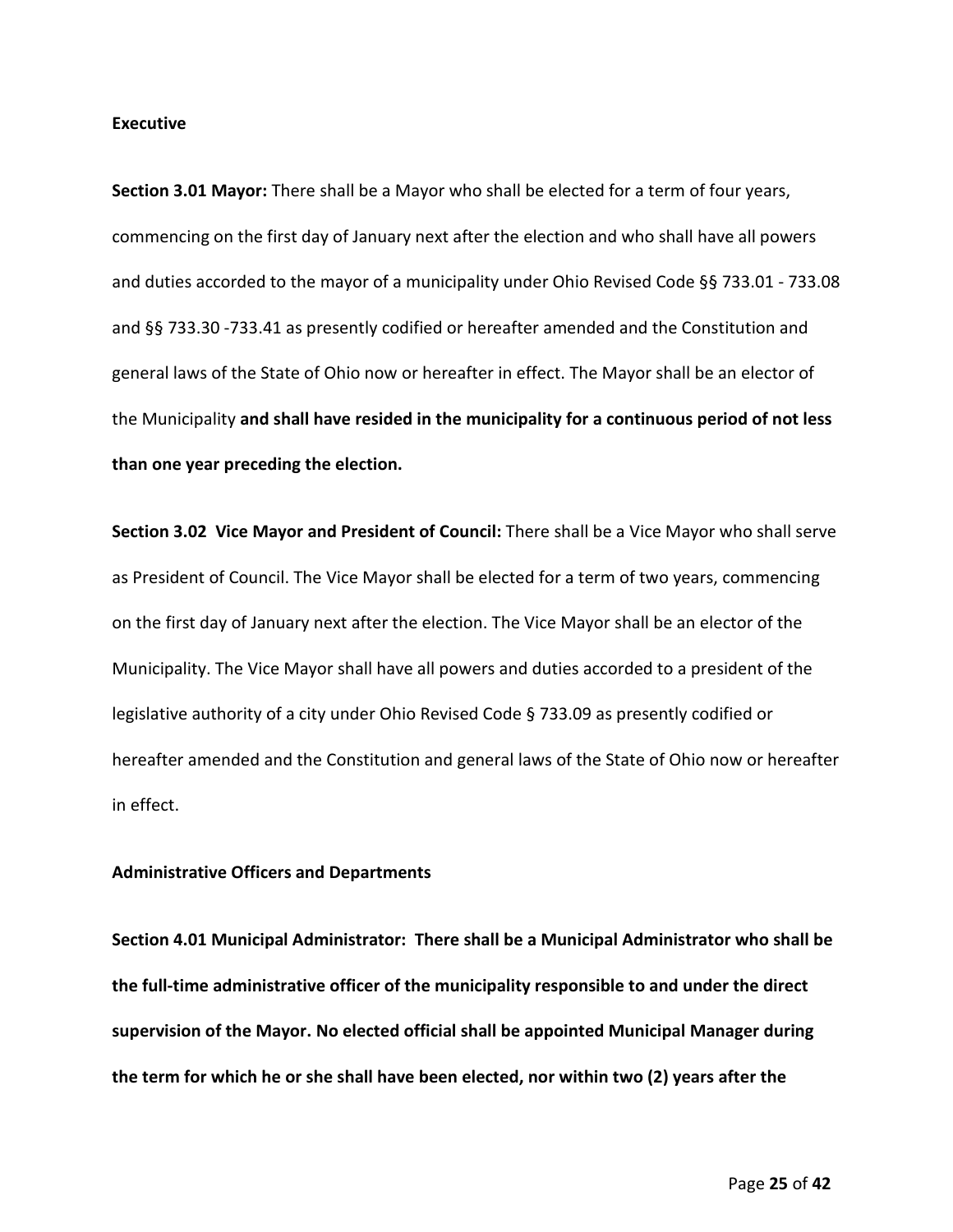**expiration of such term. The Municipal Administrator shall give bond for the faithful performance of his or her duties, in an amount and subject to approval as provided by Council by ordinance.**

- **1) Powers and Duties: In addition to the duties and responsibilities which the Mayor may from time to time determine, the Municipal Administrator shall:**
	- **a) Supervise the administration of the executive departments, existing and future, which are placed directly under the authority of, or which are responsible to the Mayor.**
	- **b) Recruit, hire, supervise, evaluate, and discipline all employees of the municipality in consultation and with the approval of the Mayor except as otherwise specified in this Charter.**
	- **c) Have such other powers, duties, and responsibilities as described in this Charter.**
- **2) Qualifications - The Municipal Administrator shall be selected by the Mayor, with the approval and consent of the majority of the Village Council, solely on the basis of special knowledge or training in the duties set forth; actual municipal administrative experience; and demonstrated administrative qualifications.**

### **3) Interference by Council:**

**a) Neither Council, its committees or members, shall direct or request the Municipal Administrator to promote the appointment of any person to, or suspension or removal from, office or employment, or in any manner take part in the appointment,**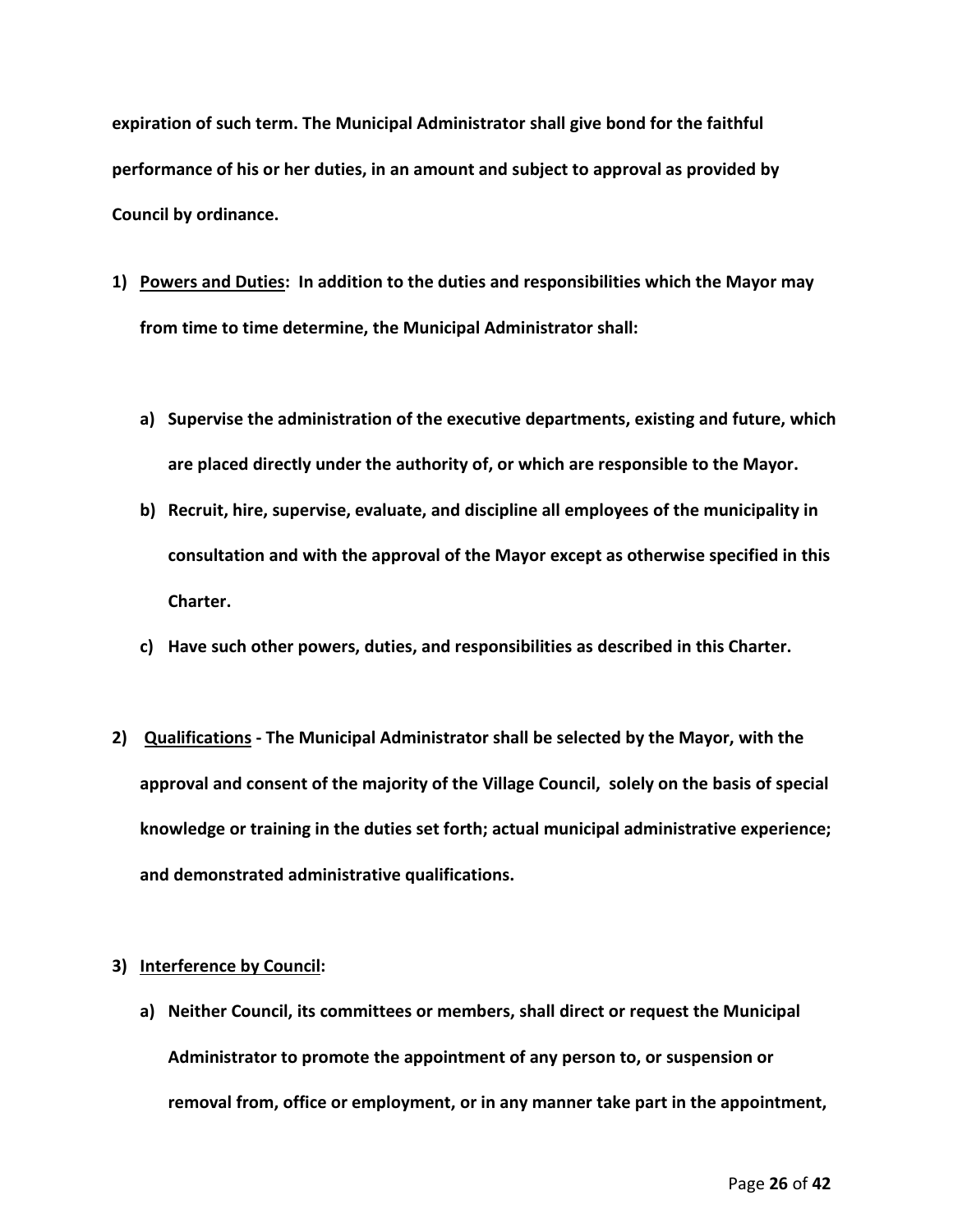**discipline, or removal of subordinates and employees in the service of the Municipality.**

- **b) Council, its committees and members, shall deal with that portion of the service of the Municipality for which the Municipal Administrator is responsible solely through the Mayor and the Municipal Administrator, and neither Council nor its committees or members, shall give any orders to any subordinate in office.**
- **c) Council may, however, inquire into the conduct of any office or department, the performance of any contract, or any of the affairs of the Municipality, and may, in the exercise of such power, compel or authorize one of its committees to compel the attendance and testimony of witnesses and the production of books, records, papers, and other evidence under penalty of law.**
- **4) Compensation: The Mayor shall establish the compensation of the Municipal Administrator.**
- **5) Vacancy: The Mayor may, by letter filed with the City Clerk, appoint a qualified administrative officer of the municipality to exercise the powers and duties of the Municipal Administrator during the Municipal Administrator's temporary absence, disability, suspension, or during any period that a vacancy occurs.**
- **6) Political: The Municipal Administrator shall not directly or indirectly, personally or through an agent or representative use his or her official authority or influence for the**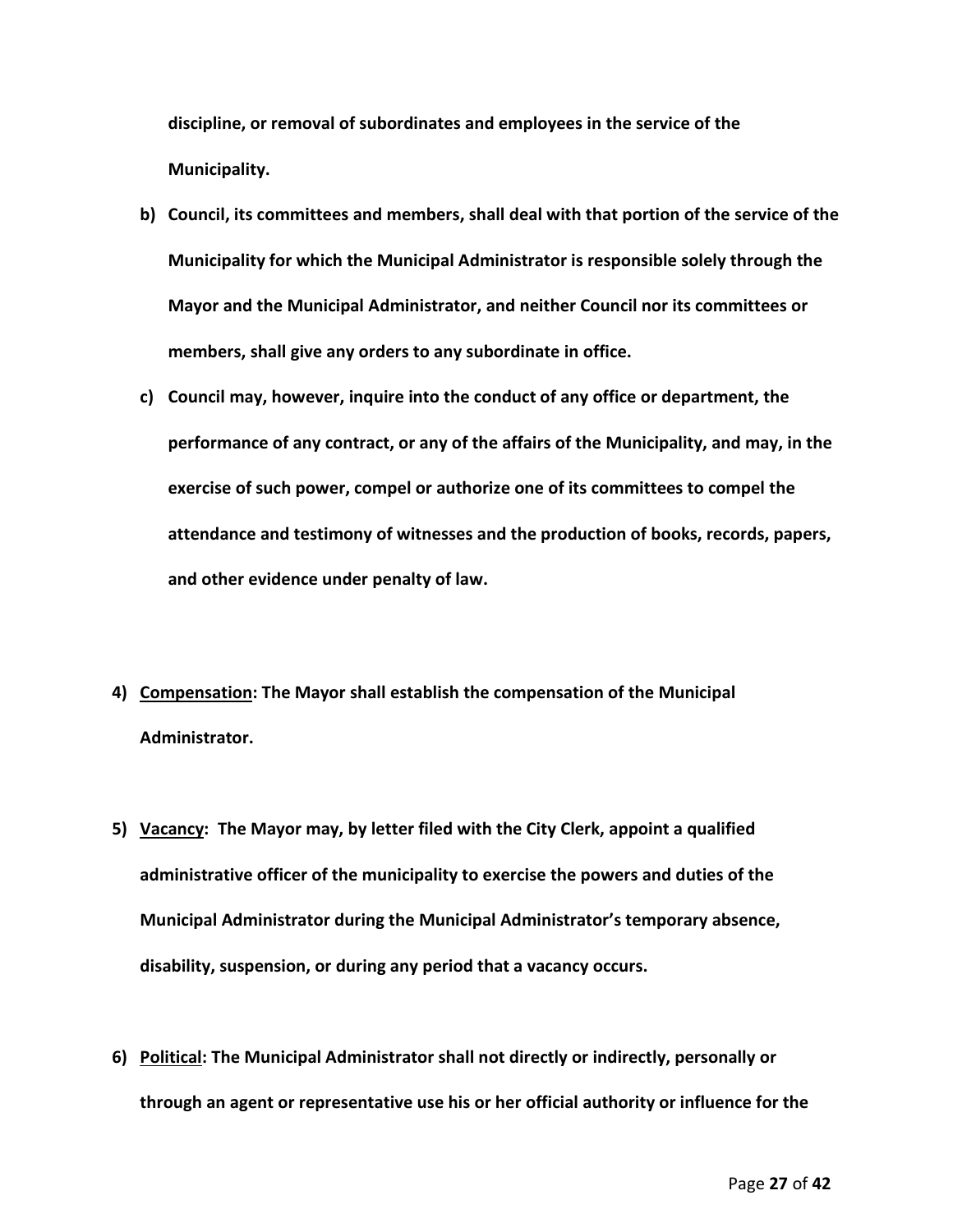**purpose of interfering with or affecting the result of a municipal election, nor take an active part in a municipal political campaign. Provided, however, the Municipal Administrator shall retain the right to vote in any election as he or she chooses and to express as an individual his or her opinion freely on all political subjects and candidates. Conduct prohibited by this section shall constitute conduct contrary to the best interest of the municipality and shall subject the Municipal Administrator to removal under Section 3.03 (6) of this Charter.**

**7) Removal: The Mayor may recommend the removal of the Municipal Administrator to the Council, who shall affirm or deny the Mayor's recommendation by a majority vote of its members. At least thirty (30) days before such removal shall become effective, the Council shall by majority vote of its members adopt a preliminary resolution stating the reasons for such removal. The Municipal Administrator may reply in writing and may request a public hearing before Council which public hearing shall be held not earlier than twenty (20) days nor later than thirty (30) days after the public filing of such request, which request shall be filed with the Mayor within five (5) days of the Municipal Manager being notified of such termination. After such public hearing, if one is requested, and after full consideration, the Council by a majority vote of its members, may adopt a final resolution of removal, which decision is final.**

**Section 4.021 Law Director:** There shall be a Director of Law who shall be elected for a term of four years, commencing on the first day of January next after the election, and who shall have all powers and duties accorded to a city director of law under Ohio Revised Code §§ 733.49 -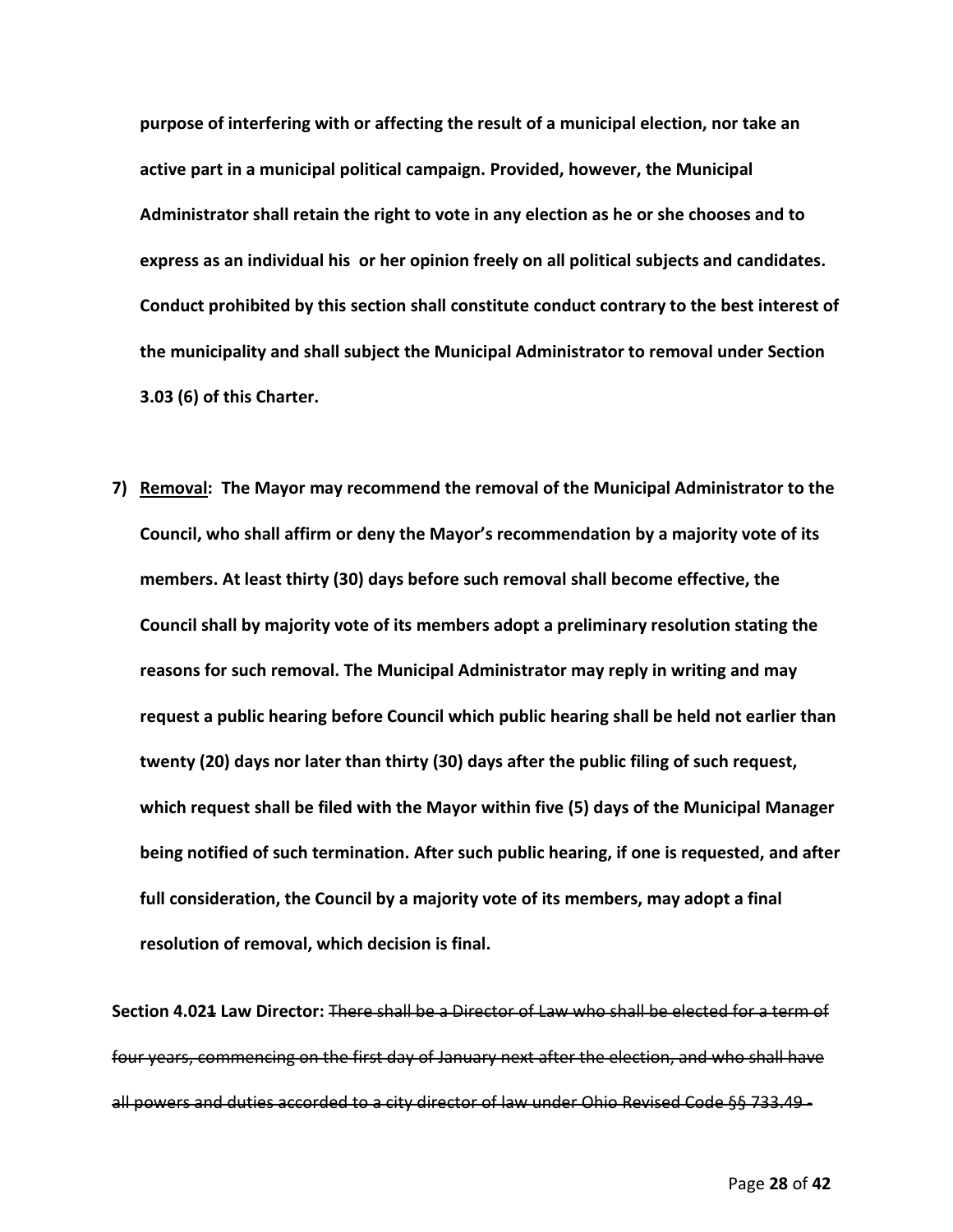733.621 as presently codified or hereafter amended and the Constitution and general laws of the State of Ohio now or hereafter in effect. The director of Law shall be an elector of the Municipality. **A Law Director shall be appointed by the Municipal Administrator in consultation and with the approval of the Mayor and the Council. The Law Director shall be an Attorney at Law, admitted to practice in Ohio, and shall be a resident of Hamilton County or a contiguous county in the State of Ohio. The Law Director shall be the legal advisor of and attorney and counsel for the municipality and for all officers and departments thereof in all matters relating to their official duties; and shall, when requested, give legal opinions in writing. The Law Director shall represent the municipality in all litigation to which it may be a party and shall, upon request of the Mayor or police officials of the municipality, prosecute for all offenses against the ordinances of the municipality or against the laws of Ohio in actions before the Mayor. The Law Director shall on request prepare all contracts, bonds, and other instruments in writing in which the municipality is concerned and shall endorse on each his or her approval of the form and correctness thereof. The Law Director shall perform all other duties of a legal nature imposed by any measure of Council or imposed upon the chief legal officers of municipalities by applicable general law.** 

**Section 4.032 Auditor:** There shall be an Auditor who shall be elected for a term of four years, commencing on the first day of January next after the election, and who shall have all powers and duties accorded to a city auditor under Ohio Revised Code §§ 733.10 - 733.20 as presently codified or hereafter amended and the Constitution and general laws of the State of Ohio now or hereafter in effect. The Auditor shall be an elector of the Municipality. **Finance Director: A Finance Director shall be appointed by the Municipal Administrator in consultation and with**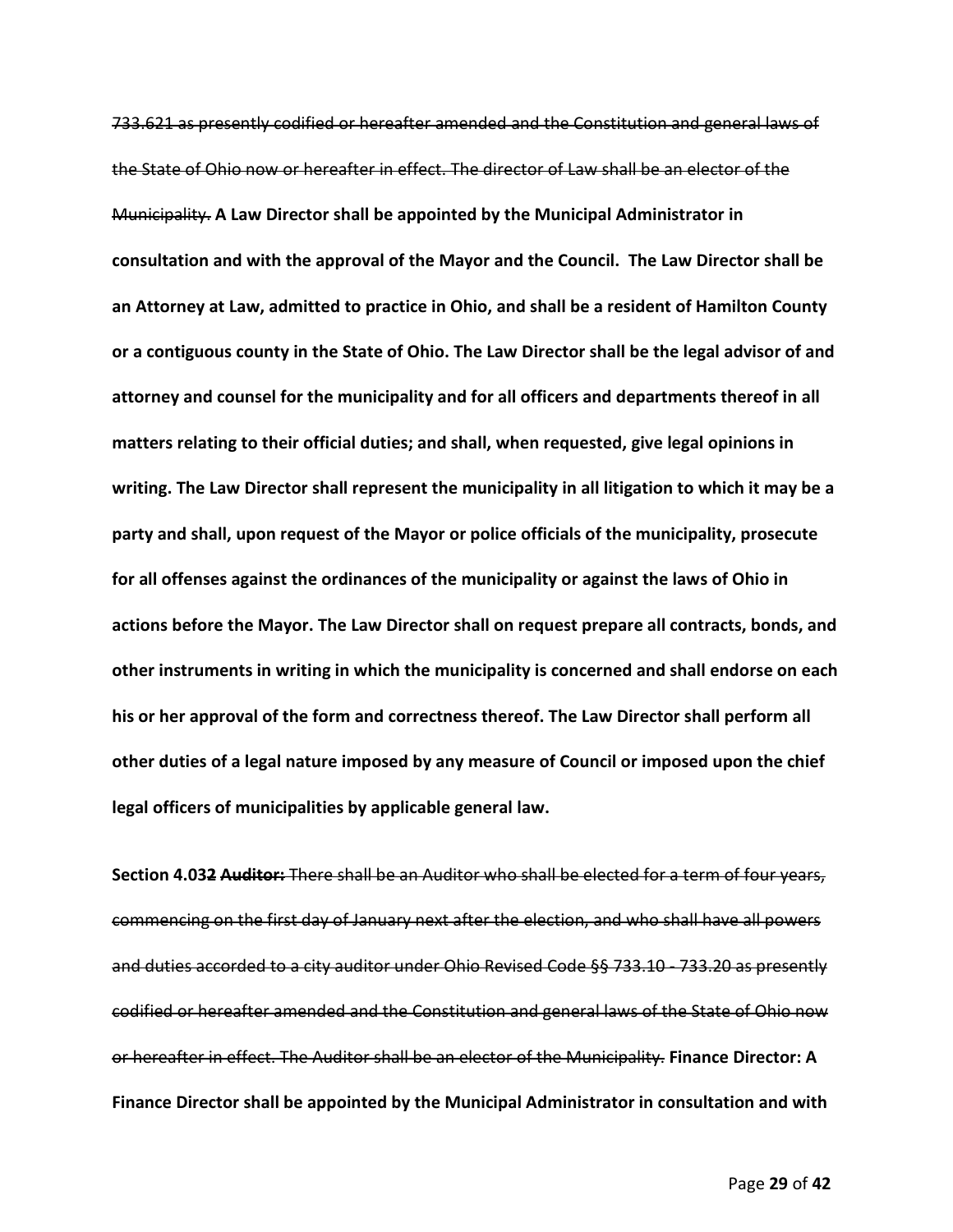**the approval of the Mayor. The Finance Director shall be the chief fiscal officer of the municipality and shall have the combined powers and duties of Treasurer and Auditor of the municipality as provided by the general law.** 

- **1) Powers and Duties: In addition to the duties and responsibilities which the Mayor and the Municipal Administrator may from time to time determine, the Finance Director shall:**
	- **a) Keep the financial records of the municipality and serve as liaison between the municipality and auditors.**
	- **b) Serve as income tax commissioner with direct responsibility for and oversight of the municipality's income tax collections and all powers and duties accorded in a city tax commissioner under Ohio Revised Code §733.85 as presently codified or hereafter amended and the Constitution and general laws of the State of Ohio now or hereafter in effect. The Finance Director may appoint an Income Tax Administrator in consultation with and the approval of the Municipal Manager and the Mayor.**
	- **c) Serve as accounts payable clerk, establish and maintain accounting systems, financial records and reports used by the offices, departments, boards and commissions of the municipality.**
	- **d) Assist the Mayor and the Municipal Administrator in the preparation and submission of appropriation measures, estimates, budgets, capital programs, and other financial matters.**
	- **e) Provide full and complete information concerning the financial affairs and status of the municipality as required by the Mayor and the Municipal Administrator or Council.**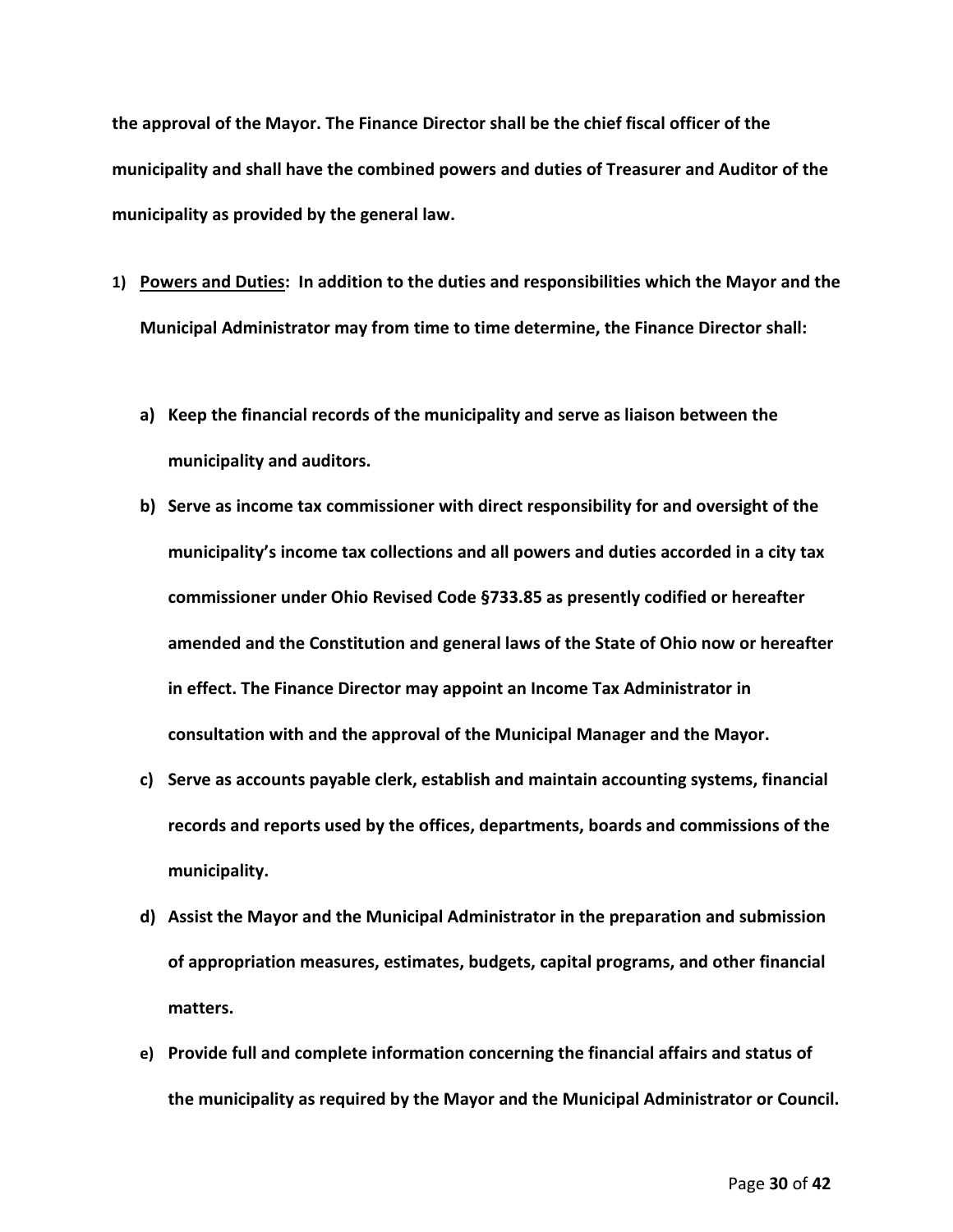**f) Provide full and complete information and assistance concerning the finances or accounting systems or records of any office, department, board or commission of the municipality as requested by the Mayor, the Municipal Administrator or the Council.** 

**2) Vacancy: The Municipal Administrator, in consultation and with the approval of the Mayor, may appoint another individual to perform any of the duties of the Finance Director when the Finance Director is unavailable or otherwise assigned.**

**Section 4.03 Treasurer:** There shall be a Treasurer who shall be elected for a term of four years, commencing on the first day of January next after the election, and who shall have all powers and duties accorded to a city treasurer under Ohio Revised Code §§ 733.42 - 733.47 as presently codified or hereafter amended and the Constitution and general laws of the State of Ohio now or hereafter in effect. The Treasurer shall be an elector of the Municipality.

**Section 4.04 Public Safety: The Police Chief and the Fire Chief shall each be appointed by the Municipal Administrator in consultation and with the approval of the Mayor and in accordance with the requirements of the Civil Service laws of the State of Ohio as amended, and both Chiefs shall have all powers and duties accorded to their respective positions by Ohio Revised Code §§ 737.06 and 737.09 as now or hereafter in effect. The Municipal Administrator shall be the administrative head of the Police and Fire Departments.**

**Section 4.04 Director of Public Service:** The Mayor shall appoint a Public Service Director who shall have all powers and duties accorded to a city director of public service under Ohio Revised Code §§ 735.01- 735.26 as presently codified or hereafter amended and the Constitution and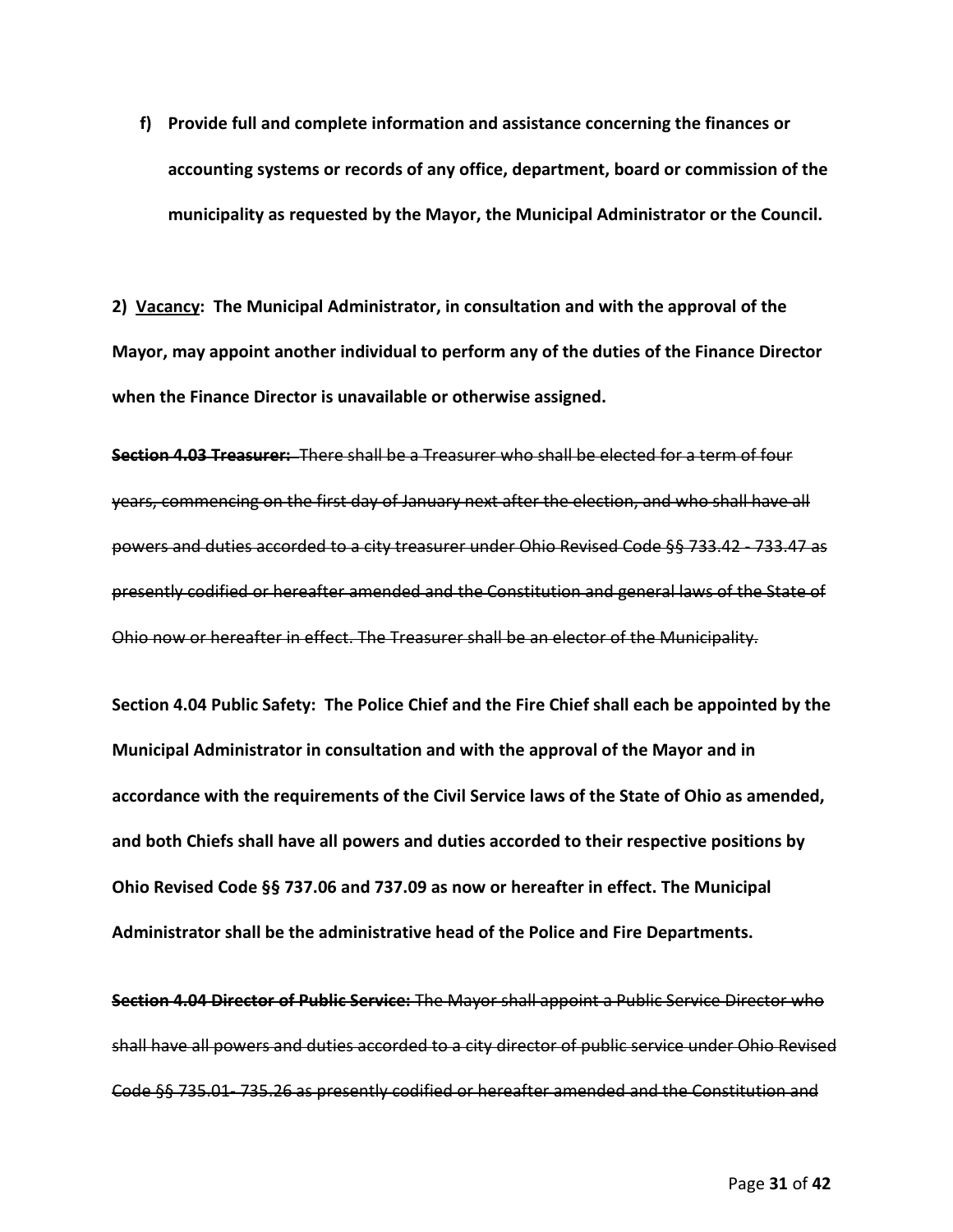general laws of the State of Ohio now or hereafter in effect. The Public Service Director need not be a resident of the Municipality at the time of appointment, but shall become a resident thereof within six months of appointment unless such residence requirement is waived by ordinance.

**Section 4.05 Director of Public Safety:** The Mayor shall appoint a Public Safety Director who shall have all powers and duties accorded to a city director of public safety under Ohio Revised Code §§ 731.01 - 737.14 and §§737.21 - 737.99 as presently codified or hereafter amended and the Constitution and general laws of the State of Ohio now or hereafter in effect. The Public Safety Director need not be a resident of the Municipality at the time of appointment, but shall become a resident thereof within six months of appointment unless such residence requirement is waived by ordinance. In accordance with Ohio Revised Code §§ 734.04 - 737-14 as presently codified or hereafter amended and the Constitution and general laws of the State of Ohio now or hereafter in effect. Council shall establish, as subdivisions of the Department of Public Safety, a Police Department and a Fire Department. The Chief of Police and the Fire Chief shall each be selected in accordance with the requirements of the Civil Service laws of the State of Ohio as amended, and both Chiefs shall have all powers and duties accorded to their respective positions by Ohio Revised Code §§ 737.06 and 737.09 as now or hereafter in effect. The Public Safety Director shall be the executive head of the Police and Fire Departments.

**Section 4.06 Tax Commissioner:** Council shall have the power to establish the office of Tax Commissioner. If Council establishes such and office, the Mayor shall appoint a Tax Commissioner who shall have all powers and duties accorded in a city tax administrator under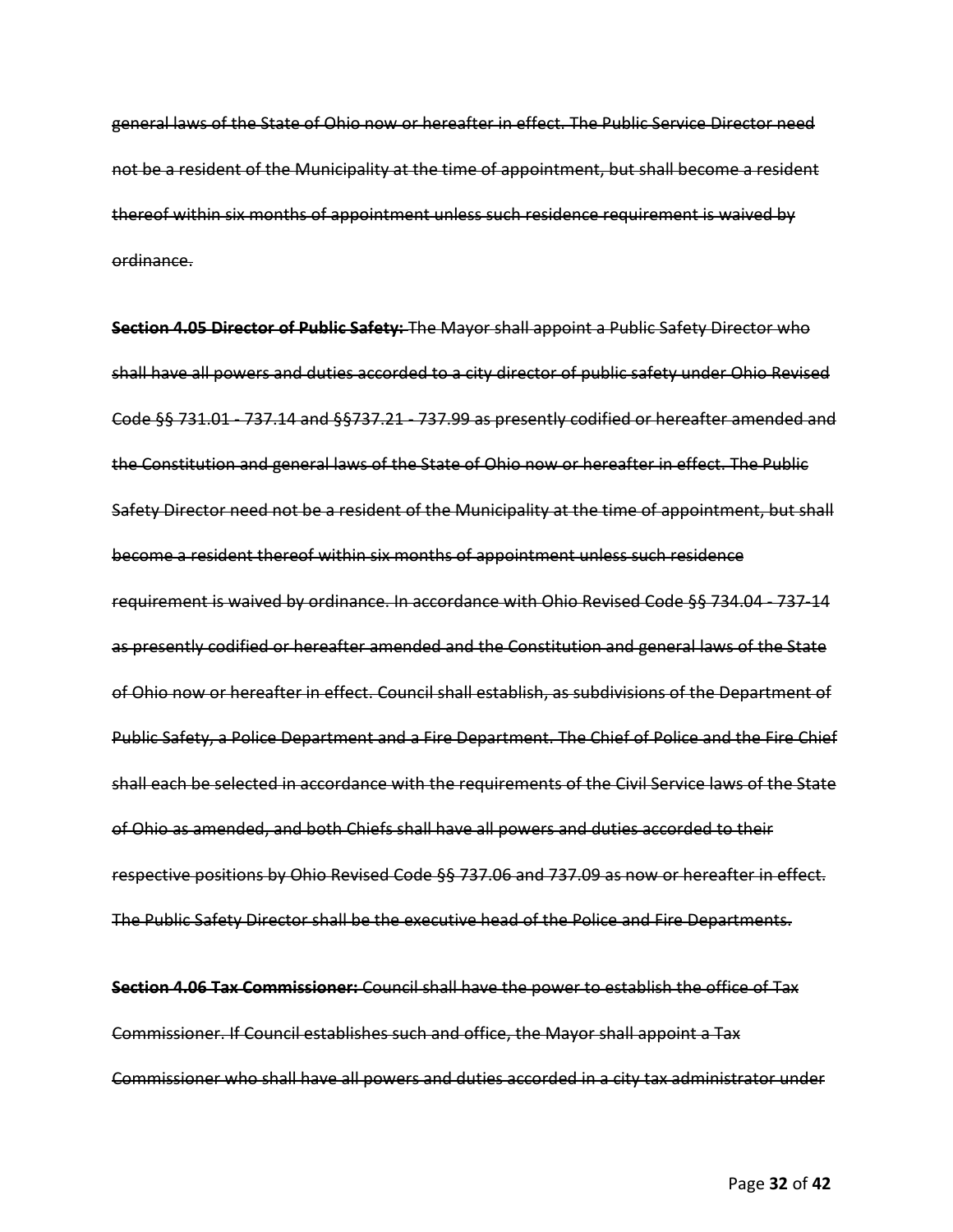Ohio Revised Code § 733.85 as presently codified or hereafter amended and the Constitution and general laws of the State of Ohio now or hereafter in effect.

**Section 4.057 Miscellaneous Provisions:** The officers of the Municipality shall be subject to Ohio Revised Code §§ 733.79 - 733.99 as presently codified or hereafter amended, relating to miscellaneous duties, privileges and regulations.

### **Boards and Commissions**

**Section 5.01 Planning Commission:** Council may establish a Planning Commission, with shall have all powers and duties accorded to a city planning commission under chapter 713 of the Ohio Revised Code as presently codified or hereafter amended and the Constitution and general laws of the State of Ohio now and hereafter in effect. Pursuant to Ohio Revised Code § 713.01 as presently codified or hereafter amended, the Planning Commission shall consist of the Mayor, the Public Service Director and three citizens of the Municipality who shall be appointed by the Mayor.

**Section 5.02 Recreation Board:** Council may establish a Recreation Board, which shall consist of five members, two of whom shall be appointed from the Board of Education and three of whom shall be appointed by the Mayor. The Recreation Board shall have all powers and duties accorded to a city recreation board under Ohio Revised Code §§ 755.12 - 755.181 as presently codified or hereafter amended and the Constitution and general laws of the State of Ohio now and hereafter in effect.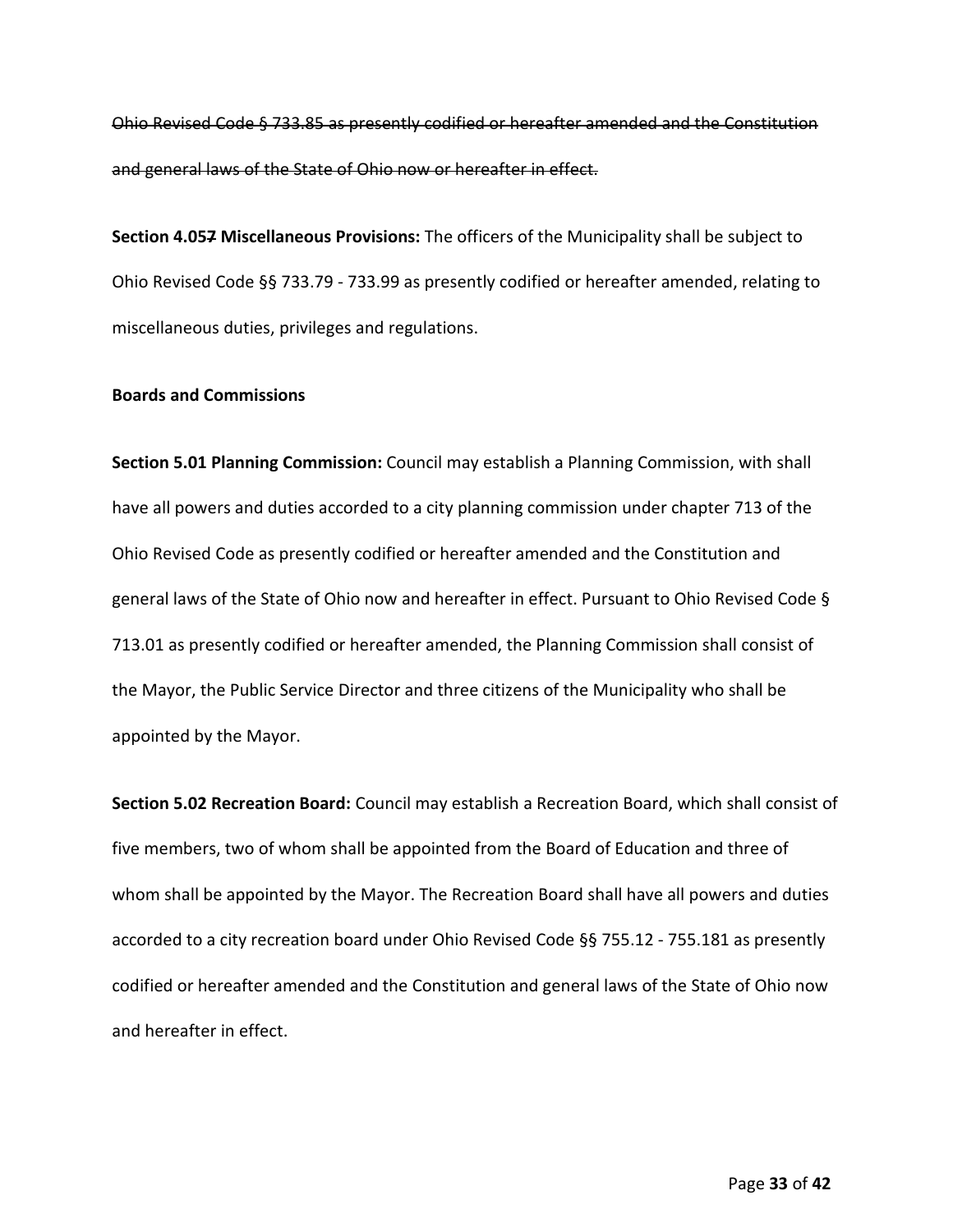**Section 5.03 Board of Health:** Pursuant to Ohio Revised Code § 3709.01, the Municipality shall constitute a city health district and, pursuant to Ohio Revised Code § 3709.05, the Mayor, as president of the Board of Health, shall appoint, and Council shall confirm, a Board of Health, consisting of five members and possessing all of the powers and duties accorded to a city board of health under Chapter 3709 of the Ohio Revised Code as presently codified or hereafter amended and the Constitution and general laws of the State of Ohio now and hereafter in effect. The Board of Health shall have the power to appoint a Health Commissioner and a Registered Nurse, as Director of Nursing, to contract for the services of a Registered Sanitarian, as Director of Environmental Health, and a Licensed Pest Control Officer. The Mayor, as President of the Board of Health, shall have the power to appoint a plumbing Commissioner, who shall serve under the Health Commissioner. Consistent with Ohio law regarding municipal contracts, the Plumbing Commissioner a registered licensed Master Plumber, shall have the power to contract with state-certified inspectors to conduct inspections.

**Section 5.034 Civil Service Commission:** The Mayor shall appoint a Civil Service Commission with the concurrence of Council, as procedurally set forth in Ohio Revised Code, consisting of a three-member board with overlapping terms, the members of which shall serve as the civil service commission of the city, the school district and city health district, as specified by Article XV, Section 10 of the Ohio Constitution and Chapter 124 of the Ohio Revised Code as presently codified or hereafter amended. **No member of this Commission shall be in the classified or unclassified service of the Municipality.** Any eligible officer or employee may, within thirty days of receiving an adverse decision from the Civil Service Commission, appeal to the Court of Common Pleas for Hamilton County.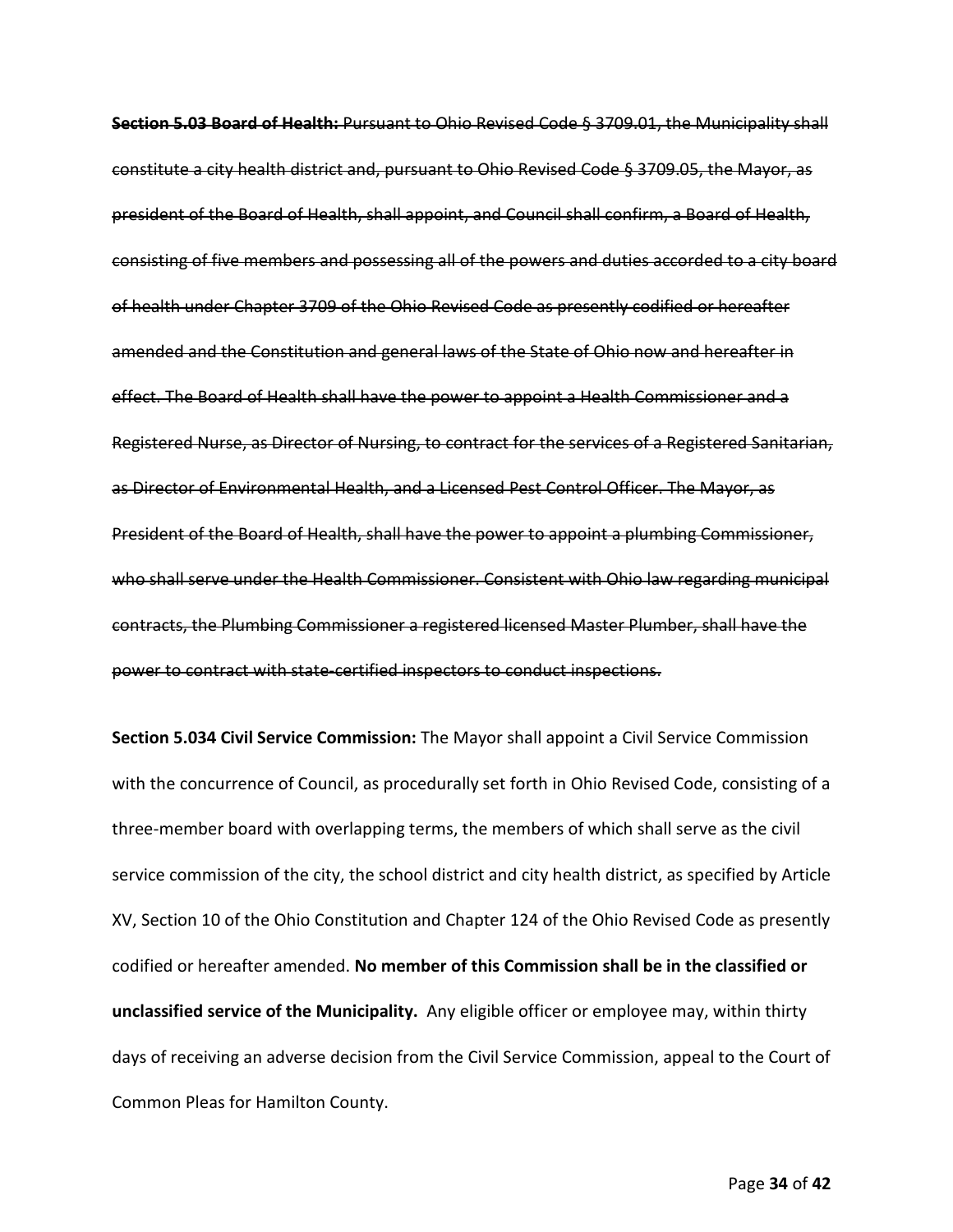### **Legislative Authority**

**Section 6.01 Power to Tax, Spend and Incur Debt:** The Municipality shall have all powers granted to municipalities, by the Constitution and general laws of the State of Ohio now or hereafter in effect, to impose taxes, expend funds for public purposes, incur debts, borrow money and issue bonds.

### **Nominations, Elections and Removal**

**Section 7.01 Municipal Elections:** Except as expressly provided in this Charter, the Constitution and general laws of the State of Ohio now or hereafter in effect shall govern the nomination, election and removal of elective officers of the Municipality.

**Section 7.02 Recall:** Any elective officer of the Municipality may be removed from office by the qualified voters of the Municipality, pursuant to Ohio Revised Code § 705.92 as presently codified or hereafter amended and the Constitution and general laws of the State of Ohio now or hereafter in effect

**Section 7.03 Qualified Electors:** All citizens qualified to vote in the Municipality by the Constitution and general laws of the State of Ohio now or hereafter in the effect and who satisfy the requirements for registration prescribed by law shall be qualified electors within the meaning of this Charter.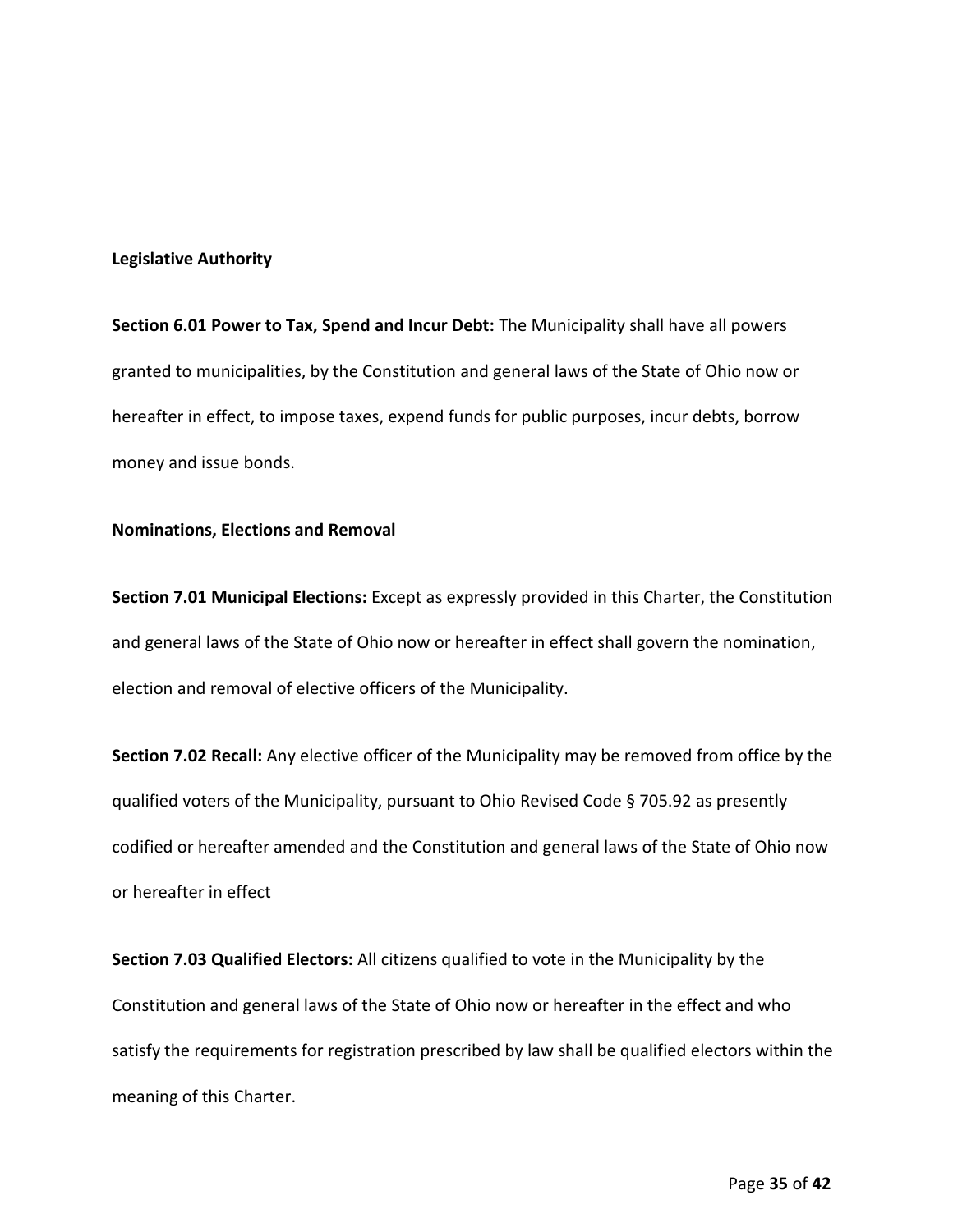### **Initiative and Referendum**

**Section 8.01 Initiative:** In accordance with Ohio Revised Code §§ 731.28 and 731.30 - 731.40 as presently codified or hereafter amended and the Constitution and general laws of the State of Ohio now and hereafter in effect, the electors of the Municipality shall have the power to propose ordinances and other measures by initiative petition.

**Section 8.02 Referendum:** In accordance with Ohio Revised Code §§ 731.29 - 731.40 as presently codified or hereafter amended and the Constitution and general laws of the State of Ohio now and hereafter in effect, the electors of the Municipality shall have the power to approve or reject at the polls any ordinance or other measure enacted by council, except for emergency ordinances enacted by council.

### **Transition Between City and Village Status Continuity**

**Section 9.01 Intent of the Electors:** It is the intent of the electors of the Municipality in adopting this Charter to maintain as near as possible the form and structure of government existing at the time of the initial adoption of the Charter. The provisions of this Charter are designed to replicate the form, structure, powers, and duties of municipal government accorded to statutory cities in the State of Ohio. Except as expressly provided herein, where the Ohio Revised Code prescribes a different form or structure or different powers and duties for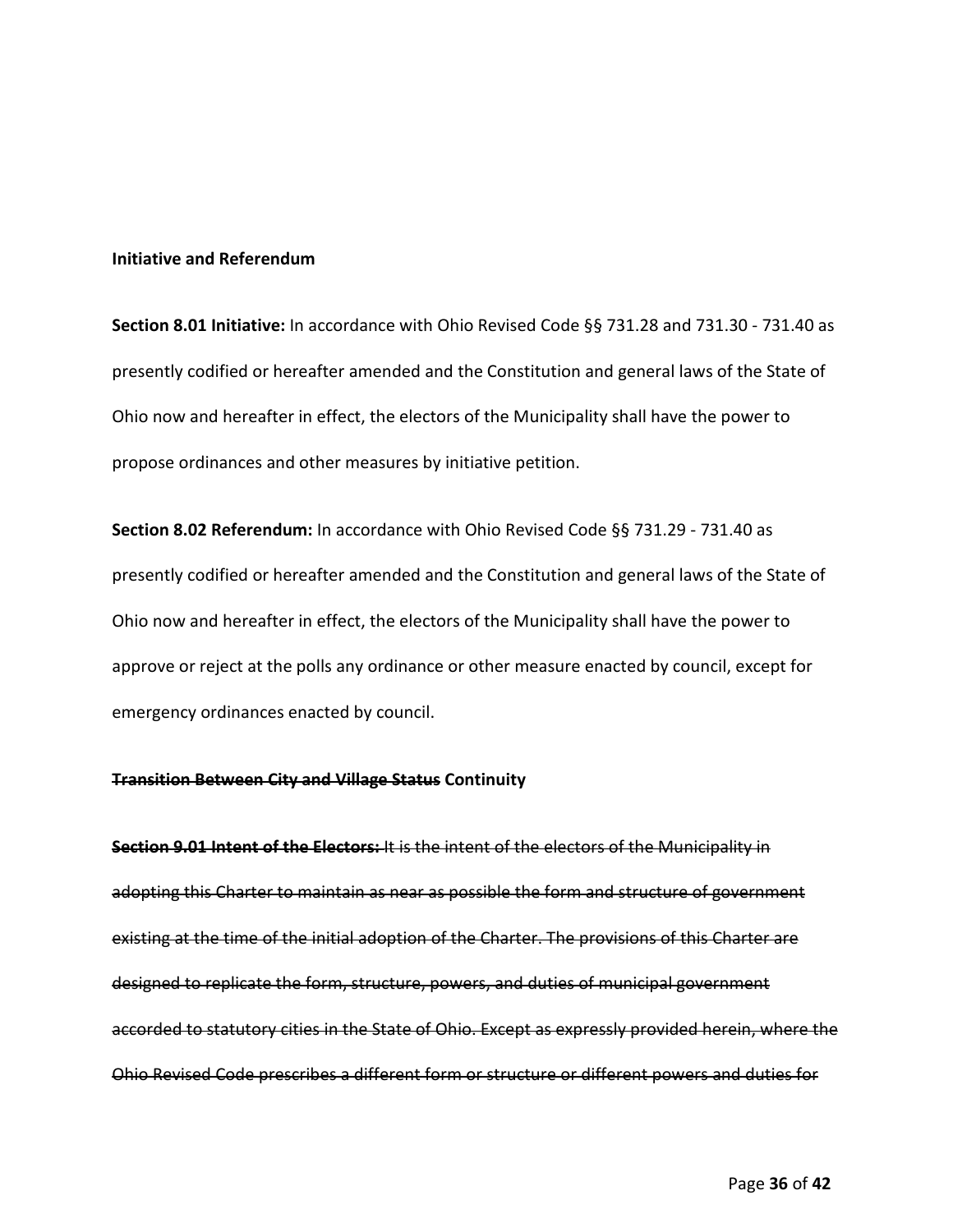statutory cities and statutory villages, it is the intent of the electors of the Municipality, as expressed in this Charter, to follow the prescriptions for statutory cities, whether the Municipality is a city of a village.

**Section 9.012 Continuity of Municipal Structure:** In the event of a change in the Municipality's status as a city or a village, all offices, departments, boards, and commissions, which exist at the discretion of Council, the Mayor, or other officers of the Municipality, shall continue to exist, with all powers and duties previously accorded to them, until the appropriate authority expressly determines otherwise. **Except as otherwise herein provided, all offices, departments, boards, and commissions in existence at the time this Charter is adopted shall continue to exist, with all powers and duties previously accorded to them. In the event that any such existing powers and duties are inconsistent with those granted by this Charter, the provisions of the Charter shall prevail and control.** 

**Section 9.03 Continuity of Power and Duties:** Whether the Municipality is a city or a village, the Municipality and its executive and administrative officers, Council, council members, departments, boards, and commissions shall retain all powers and duties set forth in this Charter, except those specifically and expressly addressed herein and those that are inconsistent with the Constitution and general laws of the State of Ohio now or hereafter in effect.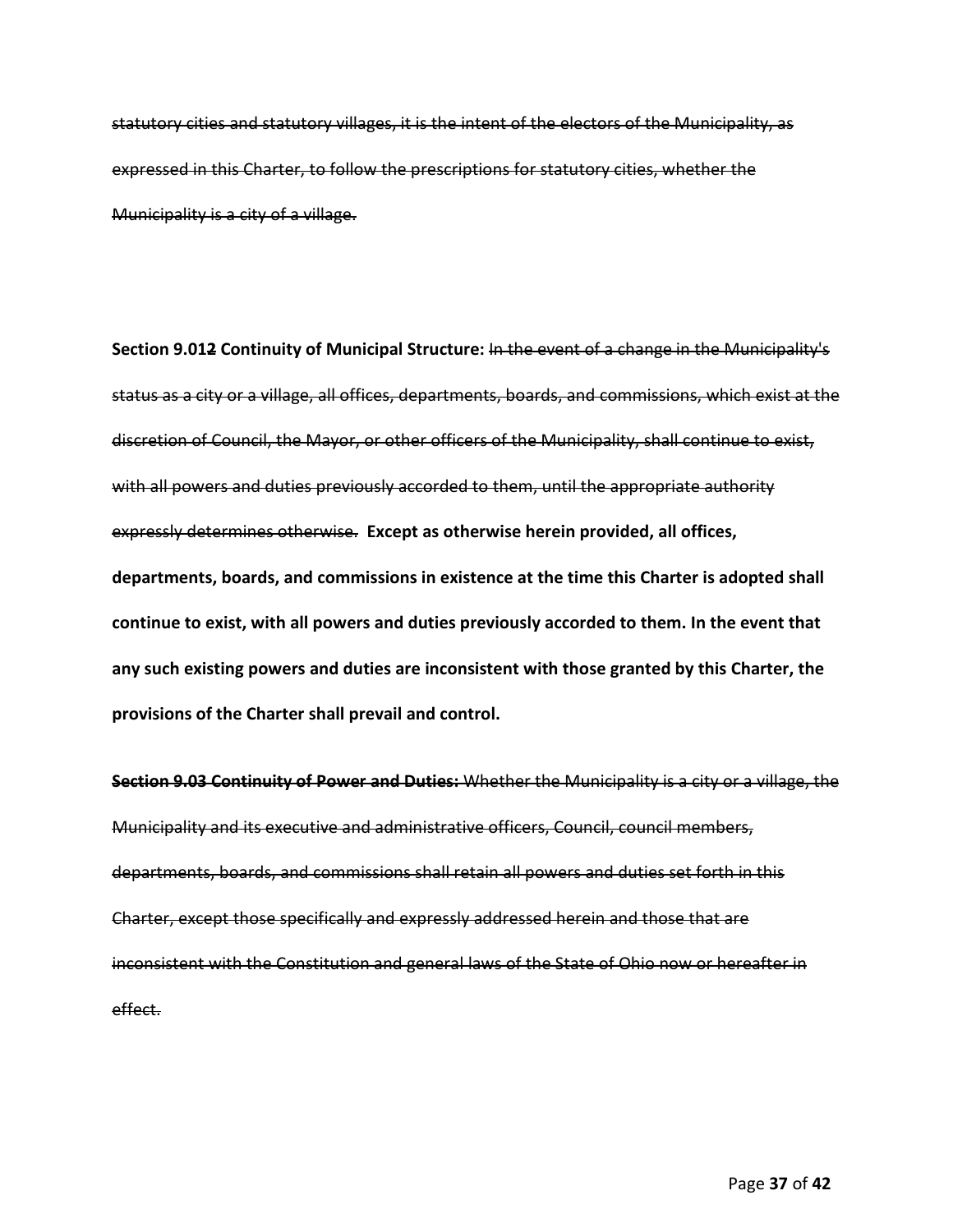**Section 9.02 Continuity of Administration:** Following a transition between city and village status, all individuals serving as elected or appointed officials shall continue in office, subject to the terms of this Charter, until the expiration of their terms of office. **All individuals serving as elected or appointed officials at the time this Charter is adopted shall continue in office, subject to the terms of this Charter, until the expiration of their terms of office.** 

**Section 9.05 Continuity of Wards:** Following a transition between city and village status, the existing division of the Municipality into ward s shall continue in force until Council undertakes redistricting pursuant to Ohio Revised Code § 731.06 as presently codified or hereafter amended and the Constitution and general laws of the State of Ohio now or hereafter in effect.

**Section 9.03 Continuity of Laws:** Following a transition between city and village status, all or Ordinances and resolutions in effect at the time shall continue in force until amended or repealed by Council. **All ordinances and resolutions in effect at the time this Charter is adopted shall continue in force until amended or repealed by Council.**

**Section 9.07 Board of Health:** If the Municipality becomes a village, the Municipality shall, pursuant to Ohio Revised Code § 3709.01, thereafter participate in a general health district. The Municipality's Board of Health shall continue to exist, but shall subsequently be known as the Health Service Commission. The Municipality's Health Service Commission shall continue to have all powers and duties accorded by this Charter to the Board of Health and accorded by the Constitution and general laws of the State of Ohio now or hereafter in effect to a city board of health, except those powers and duties granted exclusively to the Board of Health operating in the general health district in which the Municipality shall thereafter participate.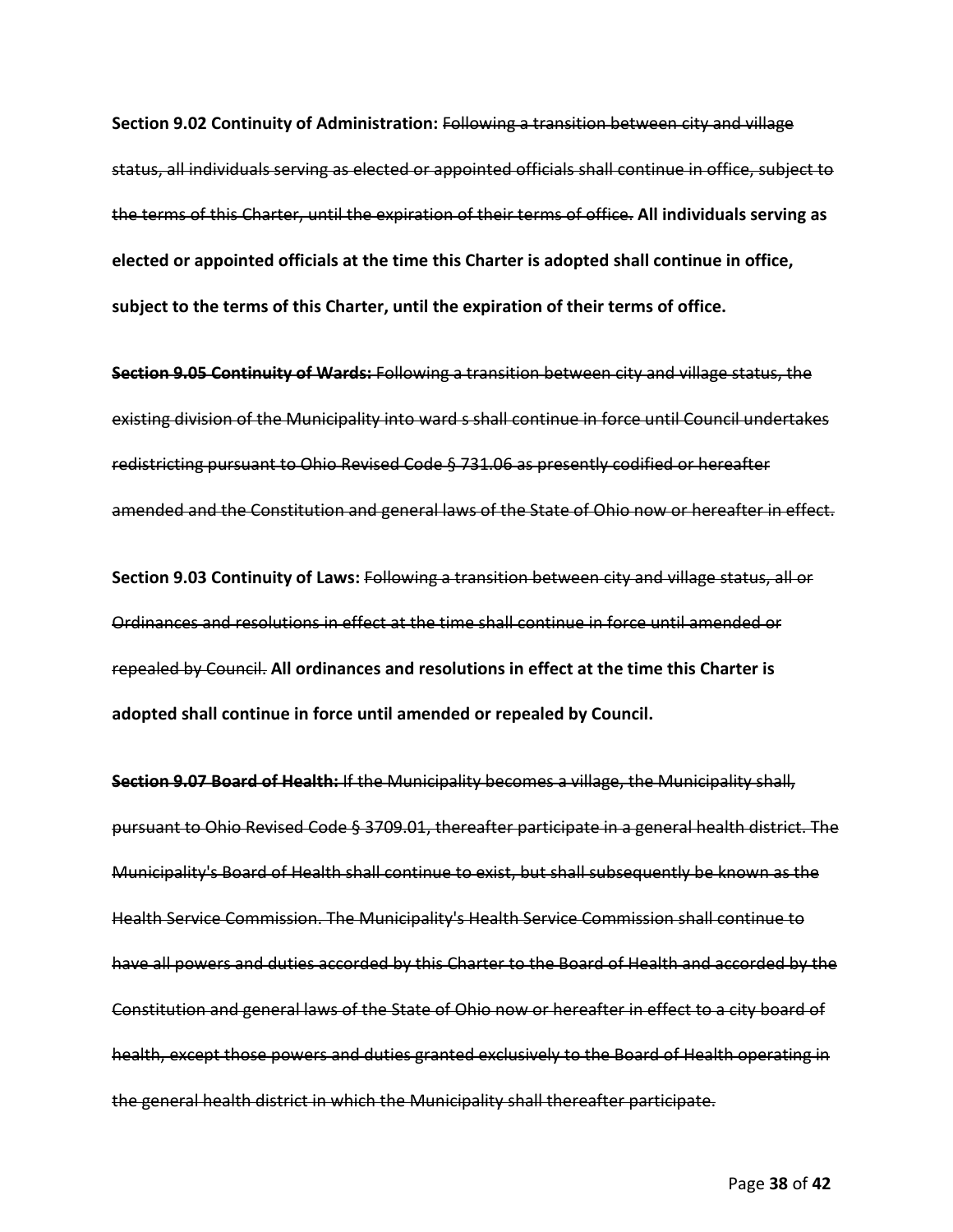**Section 9.048 Civil Service Commission:** If the Municipality becomes a village, t**T**he Municipality shall continue to have a Civil Service Commission, which shall retain all powers and duties granted by Section 5.034 of this Charter.

**Section 9.059 Miscellaneous Provisions:** Whether the Municipality is a city or a village, the conduct of elections, the power to recall elective officers and the rights to initiative and referendum shall be governed by this Charter and shall remain the same.

### **Transition upon Adoption of Charter**

**Section 10.01 Continuity of Municipal Structure:** All offices, departments, boards, and commissions in existence at the time this Charter is adopted shall continue to exist, with all powers and duties previously accorded to them. In the event that any such existing powers and duties are inconsistent with those granted by this Charter, the provisions of the Charter shall prevail and control. Section 10.02 Continuity of Administration: All individuals serving as elected or appointed officials at the time this Charter is adopted shall continue in office, subject to the terms of this Charter, until the expiration of their terms of office. Section 10.03 Continuity of Laws: All ordinances and resolutions in effect at the time this Charter is adopted shall continue in force until amended or repealed by Council.

### **General Provisions**

**Section 10.01 Severability:** If any provision, article or section of this Charter is held unconstitutional or otherwise invalid by a court, this shall not affect the validity, force or effect of any other provision.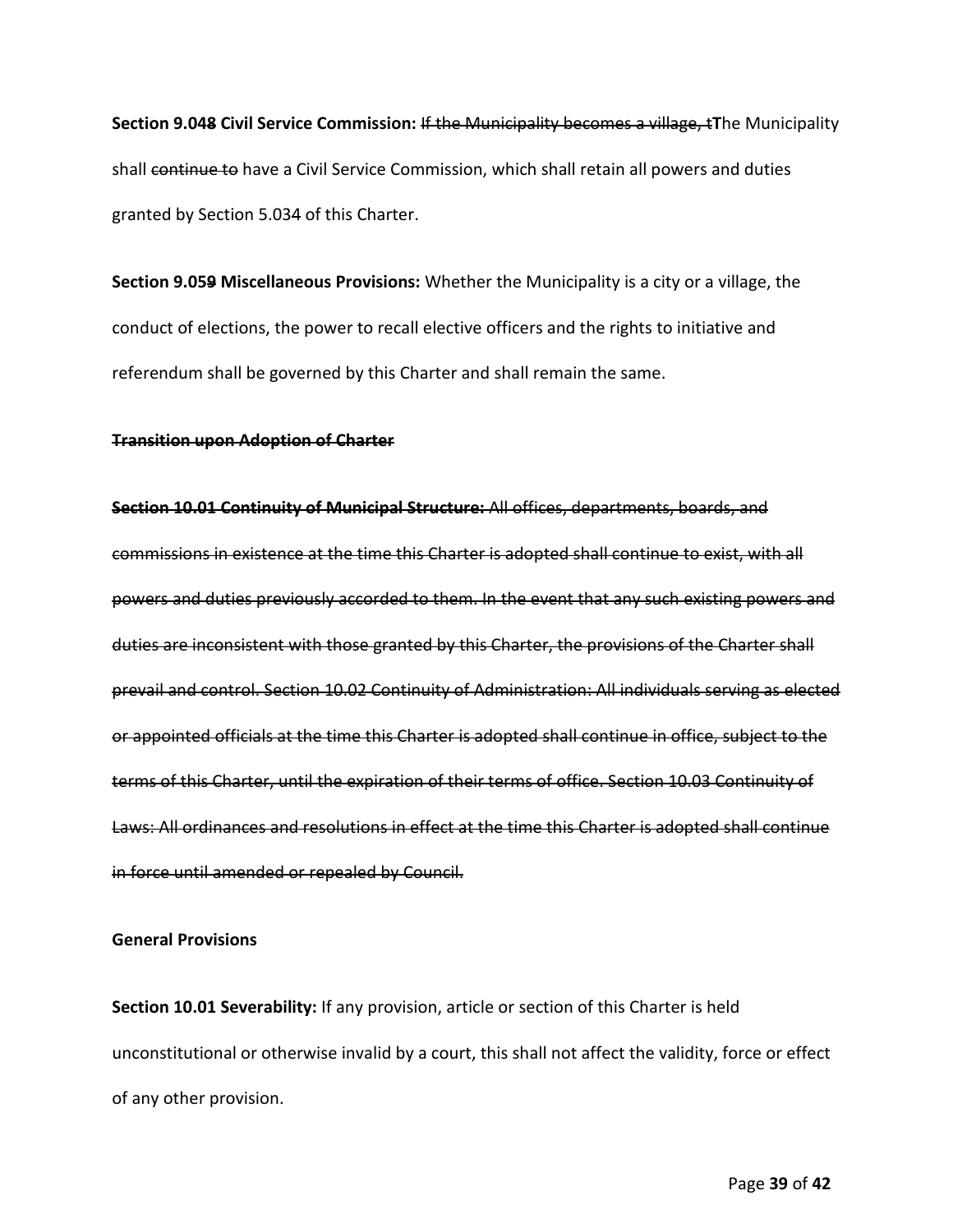**Section 10.02 Amendments to the Charter:** It is the desired of the people of the Municipality that this Charter be flexible and be able to meet the changing conditions and needs of the Municipality, as it grows and develops. Amendments to this Charter may be made in accordance with the procedures set forth in Article XVIII, Section 9 of the Ohio Constitution.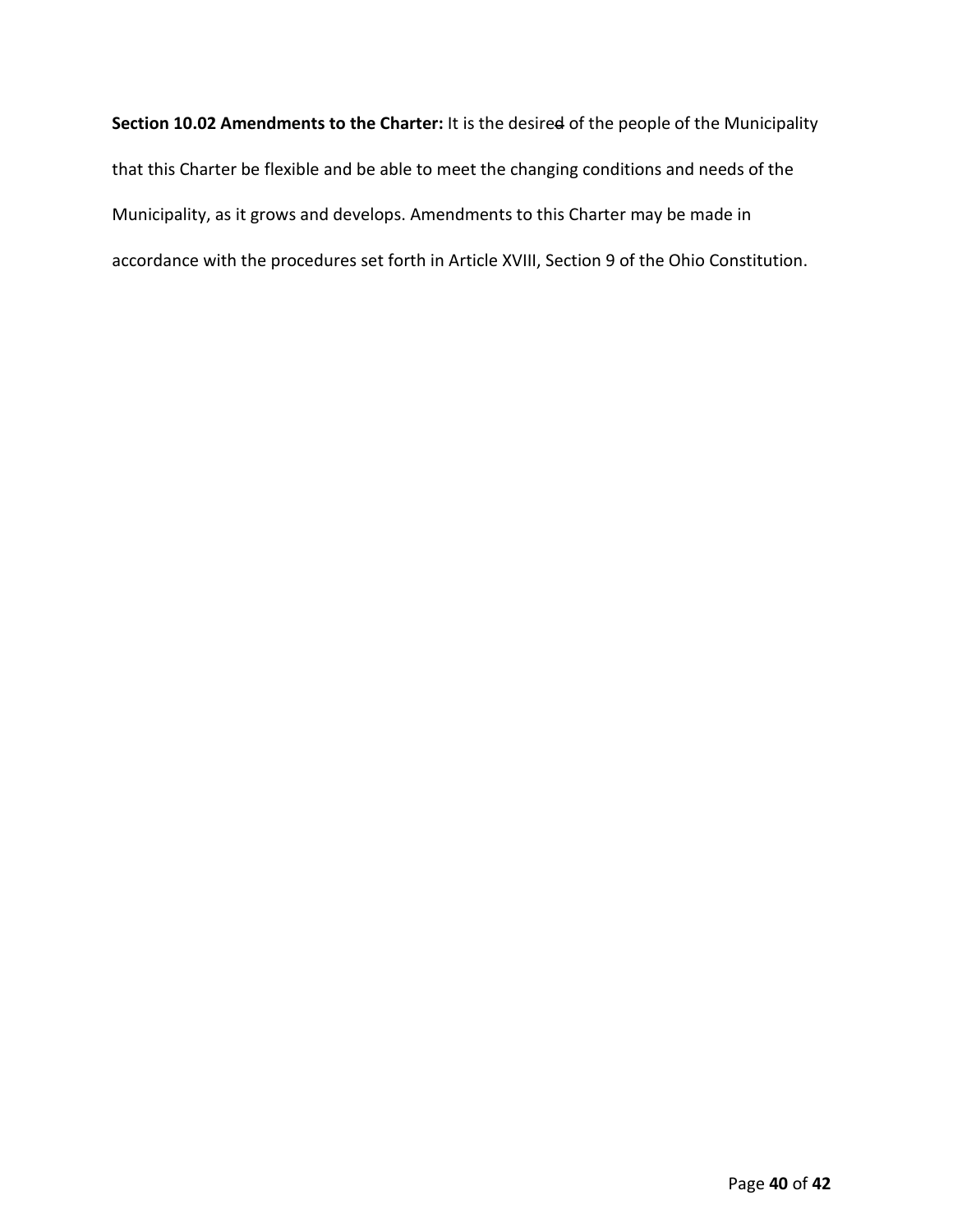### **RESOLUTION NO. 21-848 EXHIBIT B**

### **A RESOLUTION FOR THE COMPENSATION OF THE POSITION OF VILLAGE SOLICITOR OF THE VILLAGE OF SILVERTON**

**WHEREAS:** The Village of Silverton, Ohio has the need to provide the Village of Silverton, Ohio with legal counsel for the operation of its legislative and administrative offices.

### **NOW, THEREFORE, BE IT RESOLVED BY THE COUNCIL OF THE VILLAGE OF SILVERTON THAT:**

**SECTION I.** The base salary for the position of Village Solicitor shall be \$65,260 annually, beginning on January 1, 2022. Payment shall be made on a monthly basis following the month of service in equal monthly installments of \$5,438.33.

### **SECTION II.** The services to be performed under the basic salary provisions by the Village Solicitor are as follows:

- 1. Attendance at all Council business meetings or for such other meetings as requested by the Village Manager;
- 2. Acting as legal advisor to Council and the Village Manager;
- 3. Preparing legal opinions for Council and the Village Manager;
- 4. Attendance and prosecution in the Mayor's Courts scheduled the first and third Wednesdays of every month;
- 5. Prosecution of the tax cases on the preliminary Mayor's Court docket;
- 6. Legal advisor to various boards which would include attendance at their meetings when requested;
- 7. Legal advisor to the various Council committees;
- 8. Reviewing all Ordinances and Resolutions to come before Council;
- 9. Reviewing and approving all contracts entered into by the Village.
- 10. Appointing deputy solicitors when necessary.

- **SECTION III.** In addition to the above contract services, the Solicitor shall be responsible for representing the Village in any other legal matter and shall be separately compensated at the hourly rate of \$275 per hour; such representation shall include but not be limited to the following:
	- 1. Civil collection of waste collection and taxes;
	- 2. Any litigation involving the Village except Mayor's Court;
	- 3. Special tax court sessions;
	- 4. Representation of the Village before a government board or agency;
	- 5. Handling Mayor's Court appeals or Bureau of Motor Vehicles points appeals at Municipal Court.